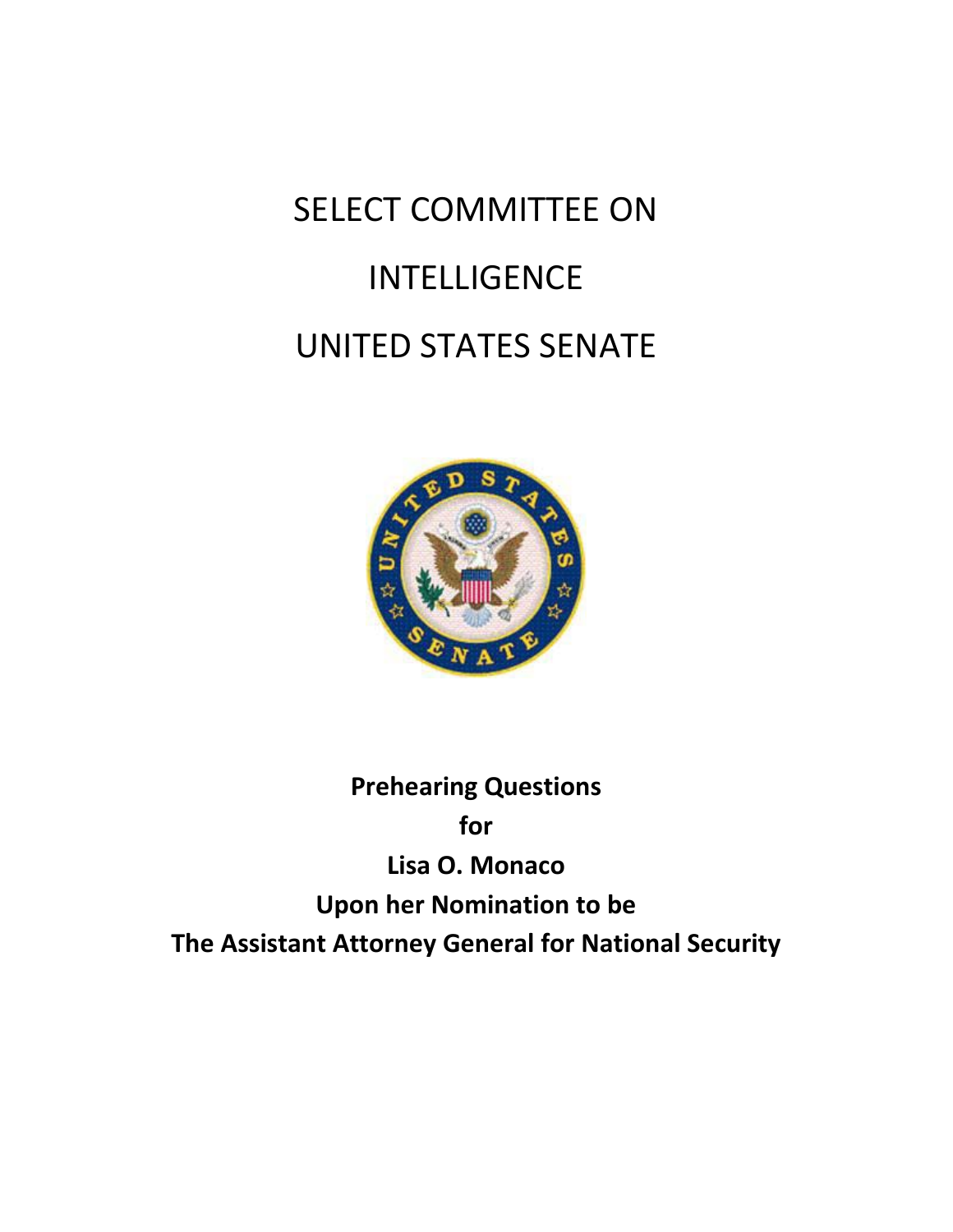# *Keeping the Intelligence Committee Fully and Currently Informed*

**QUESTION 1:** Section 502 of the National Security Act of 1947 provides that the obligation to keep the congressional intelligence committees fully and currently informed of all intelligence activities applies not only to the Director of National Intelligence (DNI) but to the heads of all departments, agencies, and other entities of the United States Government involved in intelligence activities. Section 503 establishes a similar requirement concerning covert actions. Sections  $502(a)(2)$  and  $503(b)(2)$  provide that these officials shall furnish to the congressional intelligence committees any information or material concerning intelligence activities or covert actions, including the legal basis for them, that is requested by either of the committees in order to carry out its authorized responsibilities. 28 C.F.R. § 0.72(a) provides that the Assistant Attorney General for National Security (AAG/NS) shall conduct, handle, or supervise the briefing of Congress, as appropriate, on matters relating to the national security activities of the United States.

a. What is your understanding of the obligation of the Attorney General and the Director of the Federal Bureau of Investigation (FBI) to keep the congressional intelligence committees, including all their Members, fully and currently informed?

**Answer:** As I understand it, the obligation imposed by Section 502 of the National Security Act of 1947 is keep the Intelligence Committees of the Congress "fully and currently" informed of "significant intelligence activities" and that obligation includes providing information regarding "significant intelligence failures." I also understand that the National Security Act further specifies that this responsibility must be exercised "consistent with the due regard for the protection from unauthorized disclosure of classified information relating to sensitive intelligence sources and methods or other exceptionally sensitive matters." These obligations apply to the Director of National Intelligence and to "the heads of all departments." As the question further explains, the applicable regulation provides that the Assistant Attorney General for National Security shall "brief Congress, as appropriate, on matters relating to the national security activities of the United States," and shall "advise and assist the Attorney General in carrying out his responsibilities...related to intelligence, counterintelligence, or national security matters."

b. To what activities of the Department of Justice (Department), including the FBI, does this obligation ordinarily apply?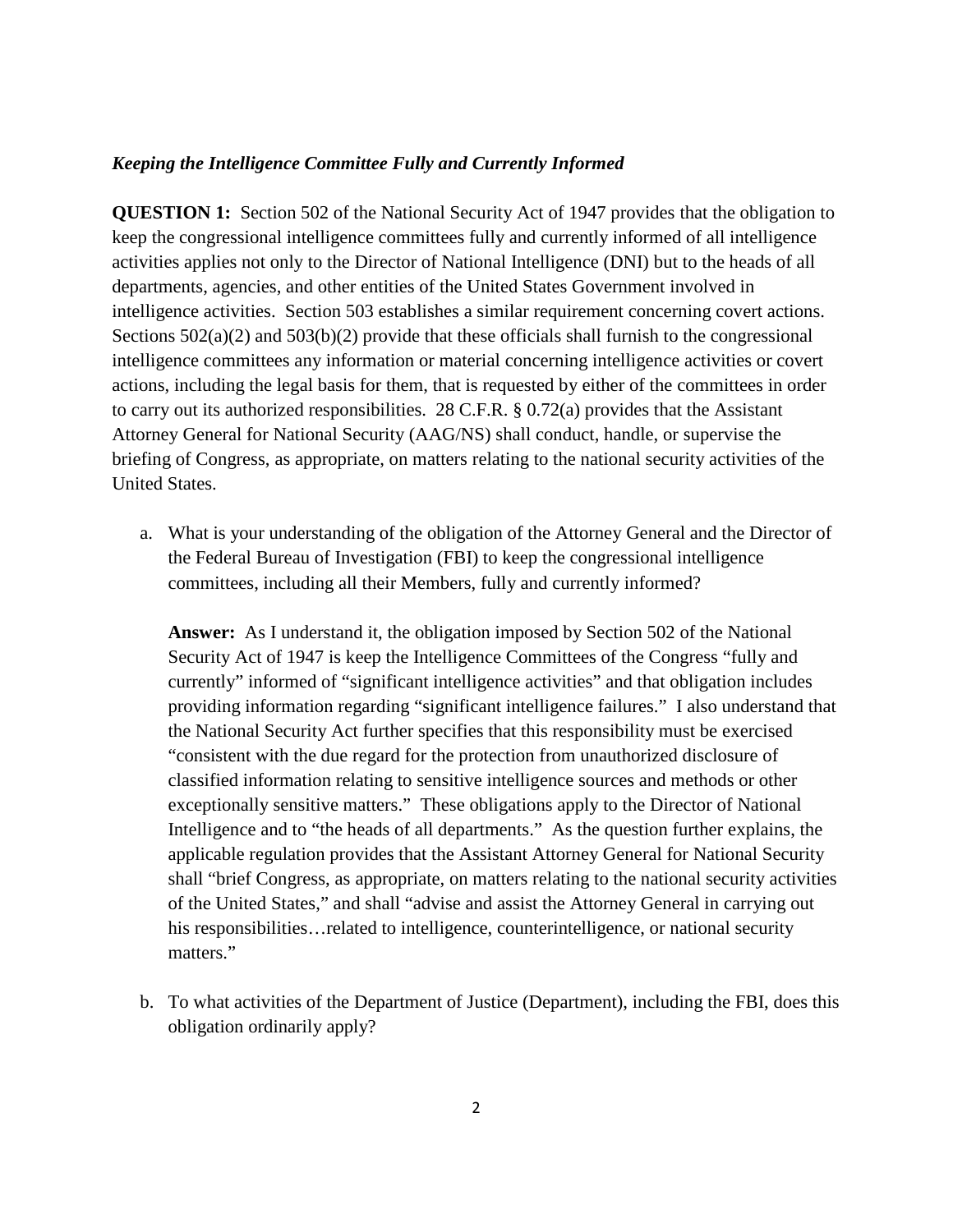**Answer:** As I understand it this obligation applies to "intelligence activities," which ordinarily includes many of the activities of the FBI's National Security Branch and to the related activities of the National Security Division of the Department of Justice. This obligation would also apply to the activities of the Drug Enforcement Administration's Office of National Security Intelligence, which is an Intelligence Community element.

c. What is your understanding of the obligation of the Attorney General to provide to the congressional intelligence committees any information or material concerning the legal basis for intelligence activities or covert actions which either committee requests in order to carry out its legislative or oversight responsibilities?

**Answer:** I understand that the Congress and the Intelligence Committees have a unique and important role in authorizing and overseeing national security activities of the Executive Branch, and I recognize that it is important for the Committees to receive information on the legal basis for intelligence activities or covert actions as provided under sections 502 and 503. The intelligence agencies have the obligation to provide that information to the Committees. The Attorney General, like all department heads, has responsibility for ensuring that Intelligence Community elements within his department fulfill this obligation.

d. The Committee utilizes detailed information on the overall national security threat environment and other intelligence matters to appropriately fulfill its intelligence authorization and oversight functions. Do you agree that the Department should comply with requests from the Committee for information relating to intelligence matters? Do you agree that the Department and FBI should fully brief the Committee on potential counterterrorism and counterintelligence threats to the United States, as well as FBI intelligence-related activities to thwart such threats?

Answer: Yes. I would expect that the Committees would be briefed on significant counterterrorism and counterintelligence threats in the context of briefings about intelligence activities. The obligation to keep the committees "fully and currently informed" encompasses an expectation that the committees will be provided with information sufficient to understand counterterrorism and counterintelligence threats and activities. Since September 11, 2001, the FBI has substantially transformed itself into an intelligence-focused, threat-driven agency whose first priority is to identify and disrupt national security threats. I understand the seriousness with which the Department and in particular, the FBI, takes the fulfillment of its intelligence mission and that it is important to keep the Committee informed about those matters.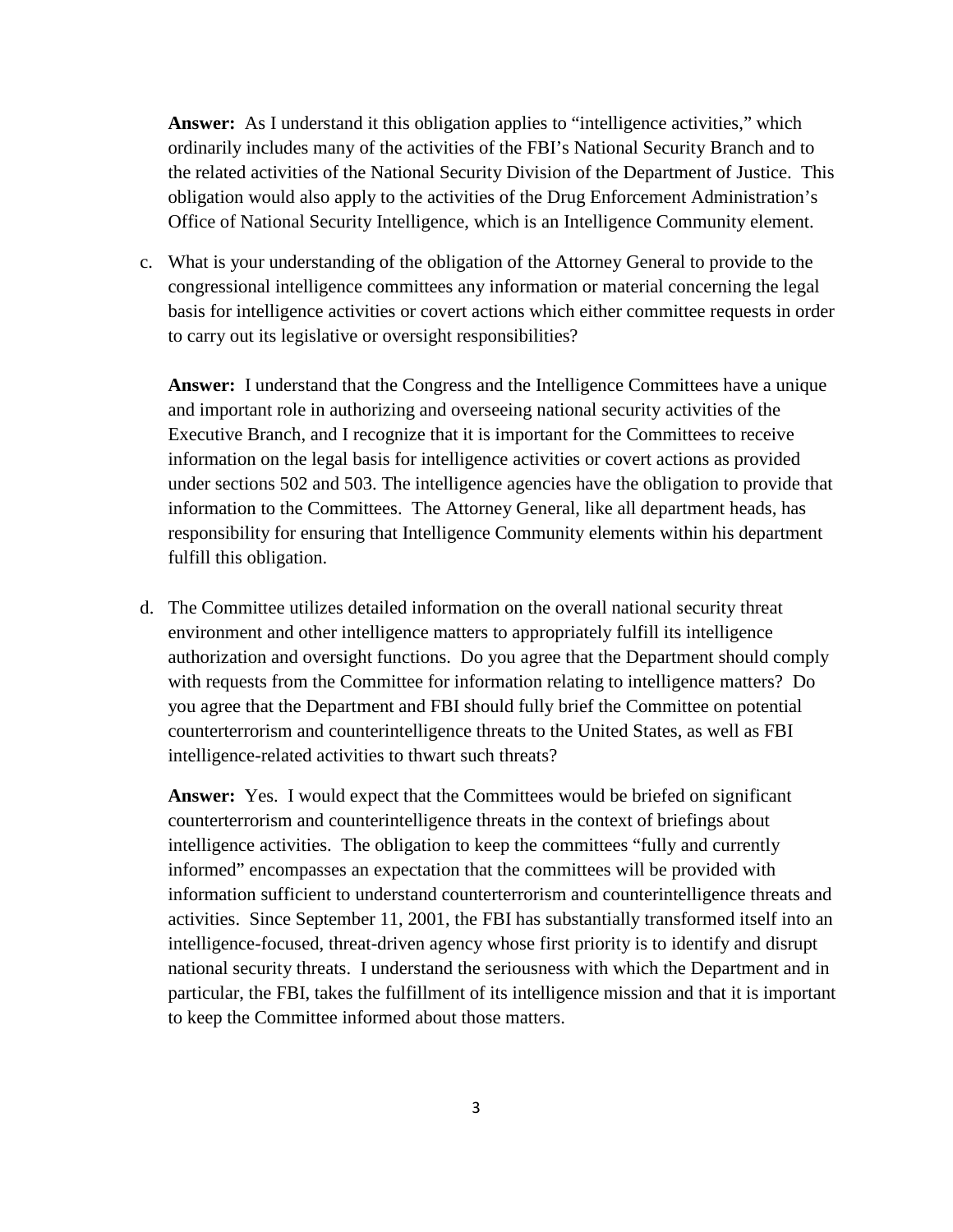## *Liaison to the Director of National Intelligence*

**QUESTION 2:** Pursuant to 28 U.S.C. §507A(b)(2), the AAG/NS shall serve as primary liaison to the DNI for the Department. In response to a prehearing question during his nomination proceeding, David Kris summarized a report published by the Department in April 2008 on the liaison relationship between the National Security Division (NSD) and the DNI.

a. What is your understanding of how this responsibility has been performed in the time since that report?

**Answer:** I understand that since the creation of the National Security Division (NSD), the Assistant Attorney General for National Security (AAG), has formed a strong relationship with the Office of the Director of National Intelligence (ODNI) and the Office of General Counsel for ODNI. The AAG regularly consults with the ODNI and with the Office of the General Counsel. In addition, the NSD staff and DNI staff meet regularly on issues related to FISA, the NSD's responsibility to represent the Executive Branch before the Foreign Intelligence Surveillance Court (FISC) as well as on counterintelligence matters, the handling of United States person information in multiple contexts and on numerous operational, and legal and policy issues that arise in the course of intelligence investigations and operations.

b. Have you discussed with the DNI, and with personnel in the Office of the Director of National Intelligence (ODNI), your respective understandings of that responsibility? If so, describe.

**Answer:** Yes. I have met with the Director of National Intelligence as well as with the General Counsel of the ODNI and discussed with both of them the role of the AAG as the primary liaison to the DNI for the Department. In particular, we have discussed issues of priority to the Intelligence Community, and the importance that NSD places on its responsibilities in representing the Executive Branch before the FISC and in providing expeditious and accurate legal advice and guidance to the Intelligence Community.

c. Describe the principal matters that should be addressed in performing this responsibility.

**Answer:** As the Department's primary liaison to the DNI, the AAG and by extension NSD as a whole, should ensure that there is a strong and productive relationship with the Intelligence Community in order to facilitate timely collection of intelligence consistent with the law. The matters that should be addressed in this regard include NSD's responsibility to represent the Executive Branch before the FISC, its work with Intelligence Community elements to develop and implement guidelines for activity under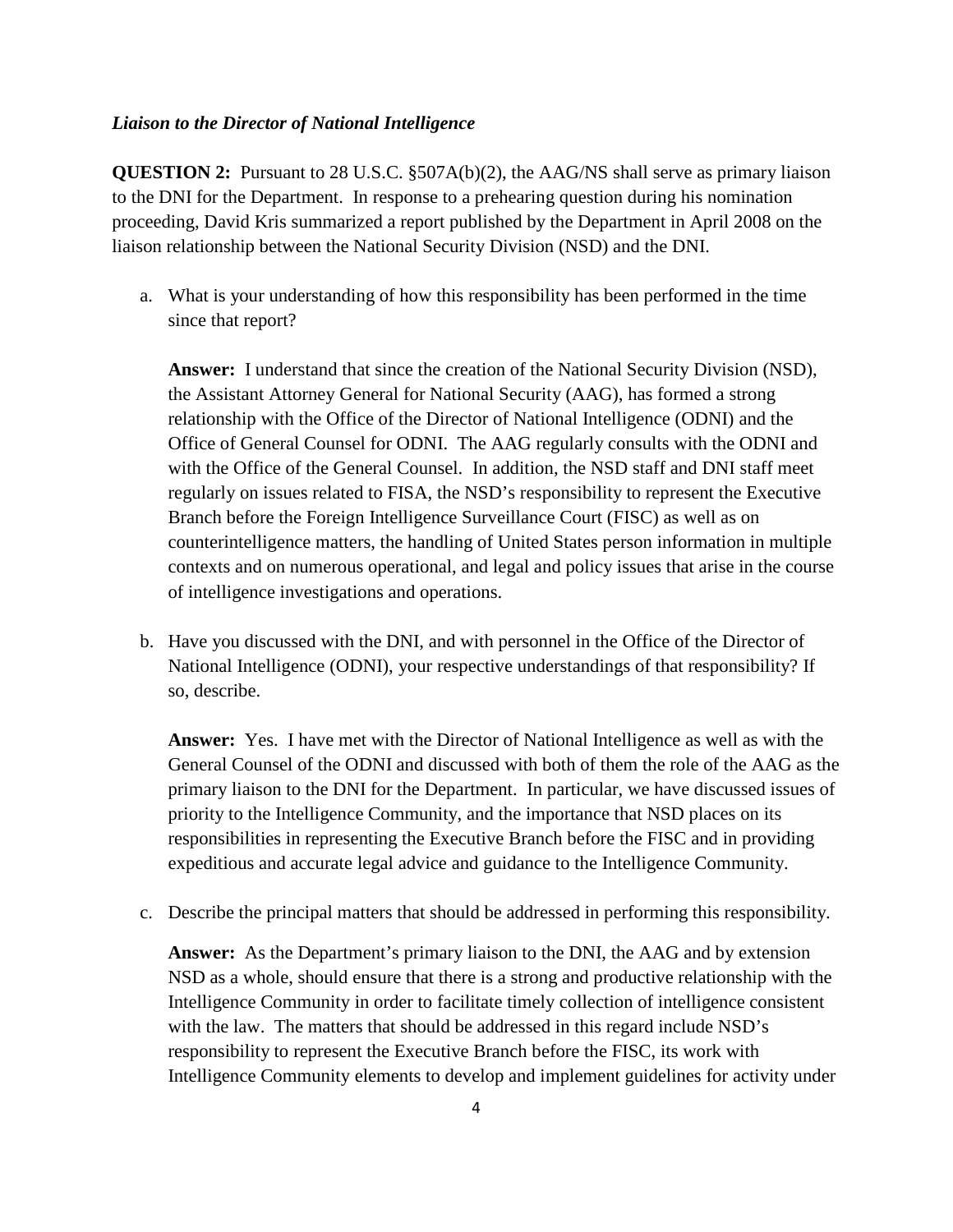Executive Order 12333, and its role in coordinating with its partners in the Intelligence Community on matters of law and policy that arise in investigations and intelligence operations.

d. Given the extensive role of the NSD in intelligence matters, do you believe the NSD should be made a part of the Intelligence Community and funded through the National Intelligence Program?

**Answer:** NSD has an important role as a provider of advice and guidance to the Intelligence Community and in representing the Executive Branch before the FISC. NSD also performs an important oversight function with regard to the FBI's activities. For that reason, I believe it is important for NSD to foster and maintain productive, respectful working relationships with its partners in the Intelligence Community, including the FBI. However, I also believe that it is important for NSD's effectiveness that it maintain its position structurally outside the Intelligence Community in order to better, and more legitimately, exercise independent judgment in the discharge of its oversight functions and its representation of the government before the FISC. In addition, the NSD has the unique prosecutorial role in conducting and overseeing national security prosecutions and its placement formally outside the Intelligence Community better enables it to perform that function with the appropriate level of independence required to ensure the integrity of the prosecutorial process.

## *Priorities of the Attorney General*

**QUESTION 3:** Have you discussed with the Attorney General his specific expectations of you, if confirmed as Assistant Attorney General, and his expectations of the NSD as a whole? If so, please describe those expectations.

**Answer:** I have discussed with the Attorney General his expectations of the AAG and of NSD in general in fulfilling the Department's top priority of protecting against national security threats. I understand that the Attorney General believes the NSD is responsible for leading the Department's coordinated approach to national security matters and providing a single area of focus within the Department for its national security functions. If I am confirmed, I expect to communicate consistently with the Attorney General to ensure that the Division is fulfilling its mission to address the Department's top priority.

# *Evaluation of National Security Division*

**QUESTION 4:** On the basis of your experience in the Department, and the observations or recommendations of preceding Assistant Attorneys General for National Security, do you have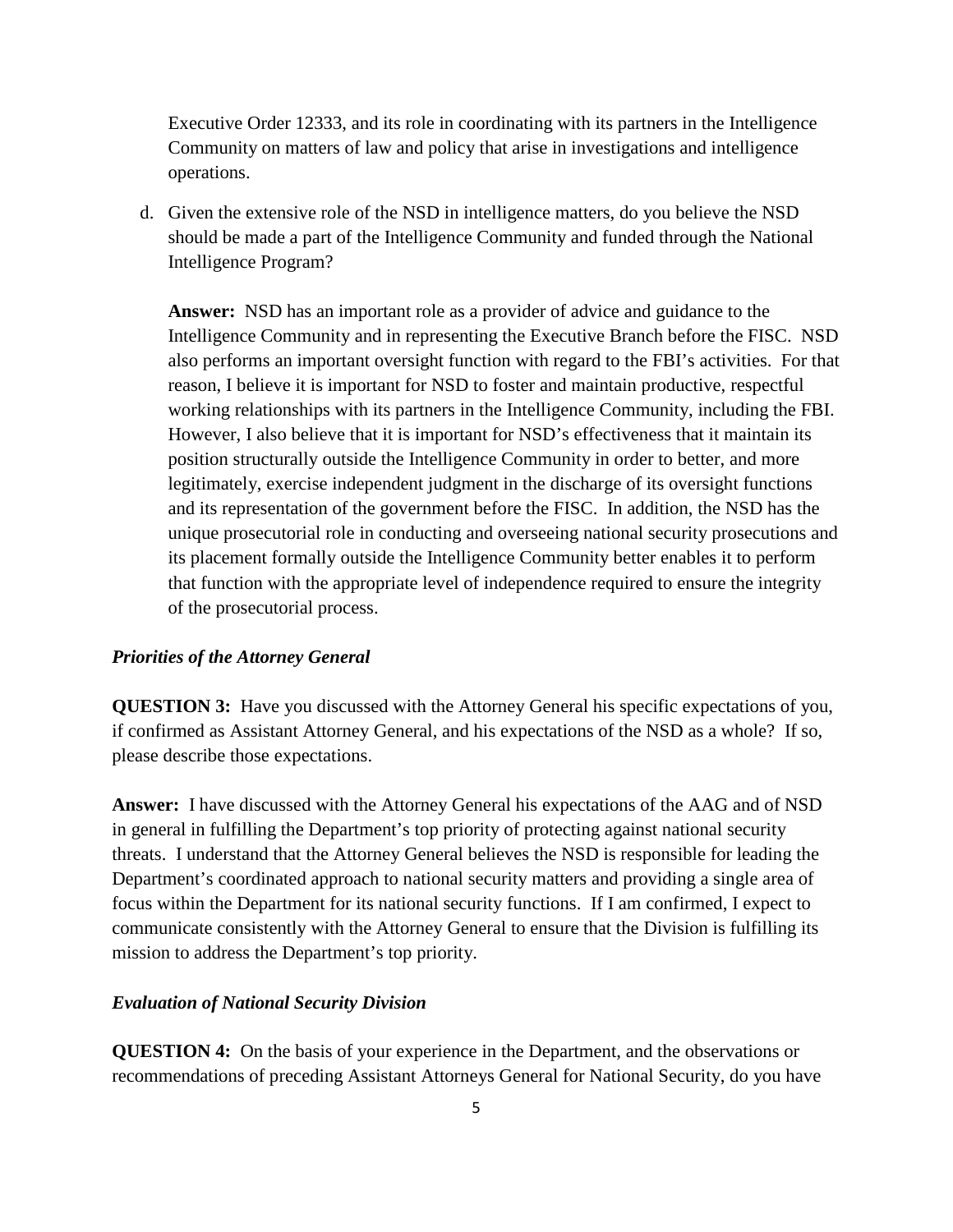any observations on the strengths or weaknesses of the NSD, including matters which you would like to study further, relating to organization, tasks, allocation of personnel, skills and training, or any other factors that you believe are relevant to a successful mission for the NSD? If so, please describe.

**Answer:** Based on my experience at the Department of Justice – including at the FBI – and on my work with each of the previous Assistant Attorneys General, I believe NSD has successfully implemented the goals of the legislation guiding its creation. Today, NSD leads the Department's efforts to centrally manage counterterrorism and counterintelligence prosecutions, foreign intelligence surveillance, and coordination of policy and operations on national security issues. NSD has established a comprehensive oversight program and is continuing to develop training for the Intelligence Community elements to enable them to maintain their operational effectiveness in a manner that is consistent with the applicable laws. Having been in senior positions in the Department of Justice and the FBI, I was personally able to witness former Assistant Attorneys Generals Ken Wainstein and Pat Rowan establish a coherent structure to realize the key goals of NSD's creation -- to integrate intelligence lawyers with prosecutors and agents in order to focus all the Department's national security functions under one roof. The prior leadership focused increased resources to ensure productive and efficient work of the Office of Intelligence which performs the critical function of representing the Executive Branch before the FISC. David Kris built upon that structure and furthered the maturation of a distinct national security culture. Based on my experience, I believe the current structure and focus of the Division are sound.

If confirmed, it would be my priority to ensure the Division is able to adapt to and anticipate future threats to the national security. To that end, I will make it a priority to review the operations of the Division and to learn more from its national security professionals and partners in the Intelligence Community.

## *Oversight of Intelligence Activities*

**QUESTION 5:** 28 C.F.R. § 0.72(17) provides that the Assistant Attorney General for National Security shall provide oversight of intelligence, counterintelligence, and national security matters by executive branch agencies to ensure conformity with applicable law, regulations, and departmental objectives and report to the Attorney General.

a. What is your understanding of the NSD's oversight role, including the manner in which it has been exercised, concerning intelligence activities of the FBI?

**Answer:** The NSD is responsible for overseeing and coordinating the foreign intelligence, counterintelligence and counterterrorism activities of the Department to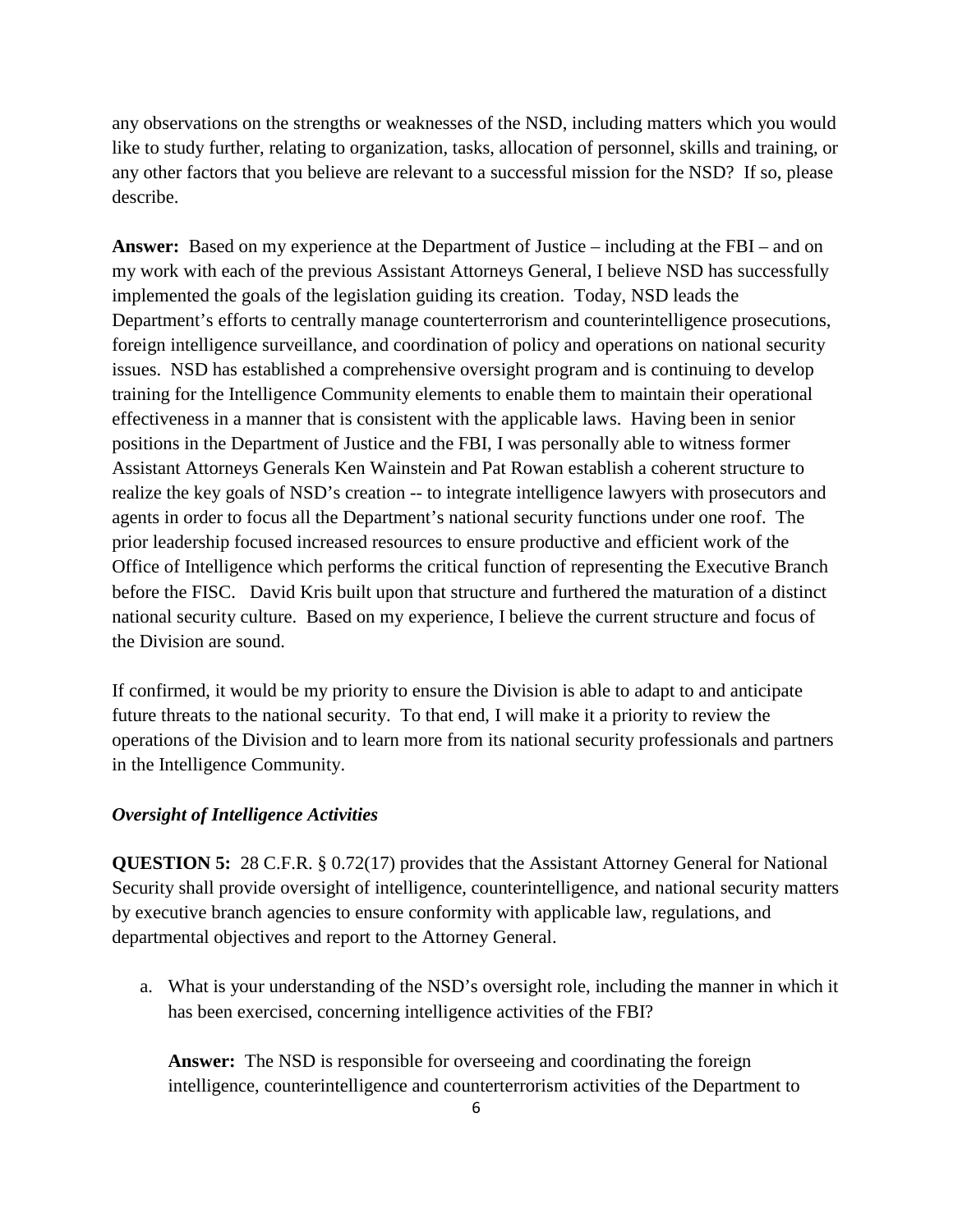ensure its national security activities are conducted in conformity with applicable laws, regulations, and the Constitution. NSD performs oversight through its representation of the Executive Branch before the FISC and through the Oversight Section of its Office of Intelligence. In addition to its role as government counsel before the FISC, NSD also conducts other oversight functions in its review of investigative activities of the FBI including:

- Review of certain investigative activities under the Attorney General Guidelines
- Implementation and compliance reviews of FISA minimization procedures in FBI Field Offices
- $\blacksquare$  Review of the accuracy of FISA applications
- Review of certain undercover operations regarding national security

Through its National Security Reviews conducted with lawyers from FBI's Office of General Counsel, NSD reviews national security investigations conducted by FBI Field Offices. These National Security Reviews include review of the use of National Security Letters by the FBI.

b. What is your understanding of the NSD's oversight role, including the manner in which it has been exercised, concerning intelligence activities, and related prosecutorial activities, undertaken in the offices of United States Attorneys?

Answer: NSD is responsible for ensuring that national security activities conducted by United States Attorneys Offices are coordinated pursuant to a national program. As part of the Department's coordinated national security program, NSD develops, enforces and supervises the application of most Federal criminal laws related to counterterrorism and counterespionage. Through its authority to approve the use of certain statutes in national security prosecutions, NSD seeks to ensure a coordinated and consistent approach in combating national security threats. NSD also ensures that the Department's national security activities are coordinated with other members of the Executive Branch's national security apparatus and provides notification to Congress as appropriate.

NSD interacts with United States Attorneys Offices in many other ways as well. NSD utilizes the Anti-Terrorism Advisory Councils (ATACs) in each United States Attorneys Office as a mechanism for coordination between NSD's counterterrorism and counterintelligence prosecutors and counterespionage prosecutors in the field. The ATAC program facilitates a process of information sharing and coordination that serves as the focal point for the Department's national security initiatives.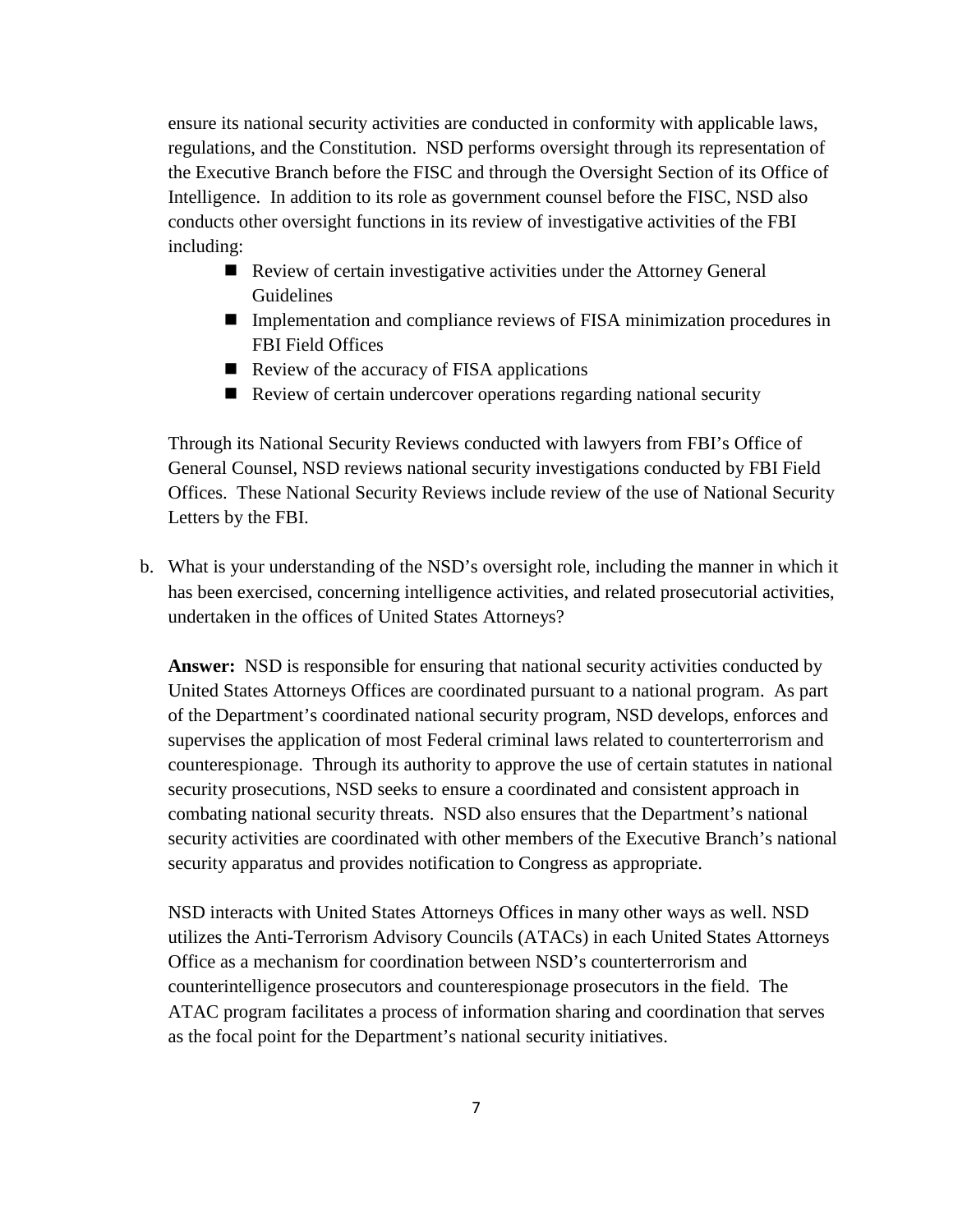NSD also provides support and training to United States Attorneys Offices and works with the Executive Office of United States Attorneys (EOUSA) to ensure a robust mechanism for exchanges with the United States Attorney community and Main Justice.

If confirmed, my goal would be to continue to advance the partnership between United States Attorneys Offices and NSD in pursuing the Department's top priority of combating terrorism and protecting the American people, while ensuring prosecutions are carried out in a manner consistent with Intelligence Community equities.

c. What is your understanding of the NSD's oversight role, including the manner in which it has been exercised, concerning intelligence activities of IC elements outside of the Department of Justice?

**Answer:** My understanding is that NSD exercises its oversight responsibilities with respect to elements of the Intelligence Community outside of the Department of Justice in several ways. First, through its role as the government's representative before the FISC, NSD reviews all FISA applications from outside the Department of Justice and monitors Intelligence Community elements' compliance with orders from the FISC. Together with the Office of the Director of National Intelligence, NSD reviews acquisition under Section 702 of FISA to ensure compliance with targeting and minimization procedures in place from authorities granted under that statute. In addition NSD performs oversight through its role as the liaison to the Director of National Intelligence. In that role, NSD reviews policies that require consultation and approval by the Attorney General under Executive Order12333.

d. Are there improvements, in terms of resources, methodology, and objectives in the conduct of this oversight that you believe should be considered?

**Answer:** If I am confirmed, one of my top priorities will be to gain a full understanding of the current oversight activities being performed by NSD – including the resources and methods currently devoted to those efforts – in order to evaluate whether any changes or adjustments should be made to those efforts.

e. What are the most significant lessons that have been learned with respect to the conformity with applicable law, regulations and departmental objectives of entities subject to NSD oversight?

**Answer:** Based on my experience in the Department, including my time at the FBI, I believe significant lessons have been learned by those entities subject to NSD's oversight. For instance, in the wake of the Inspector General's report on the use of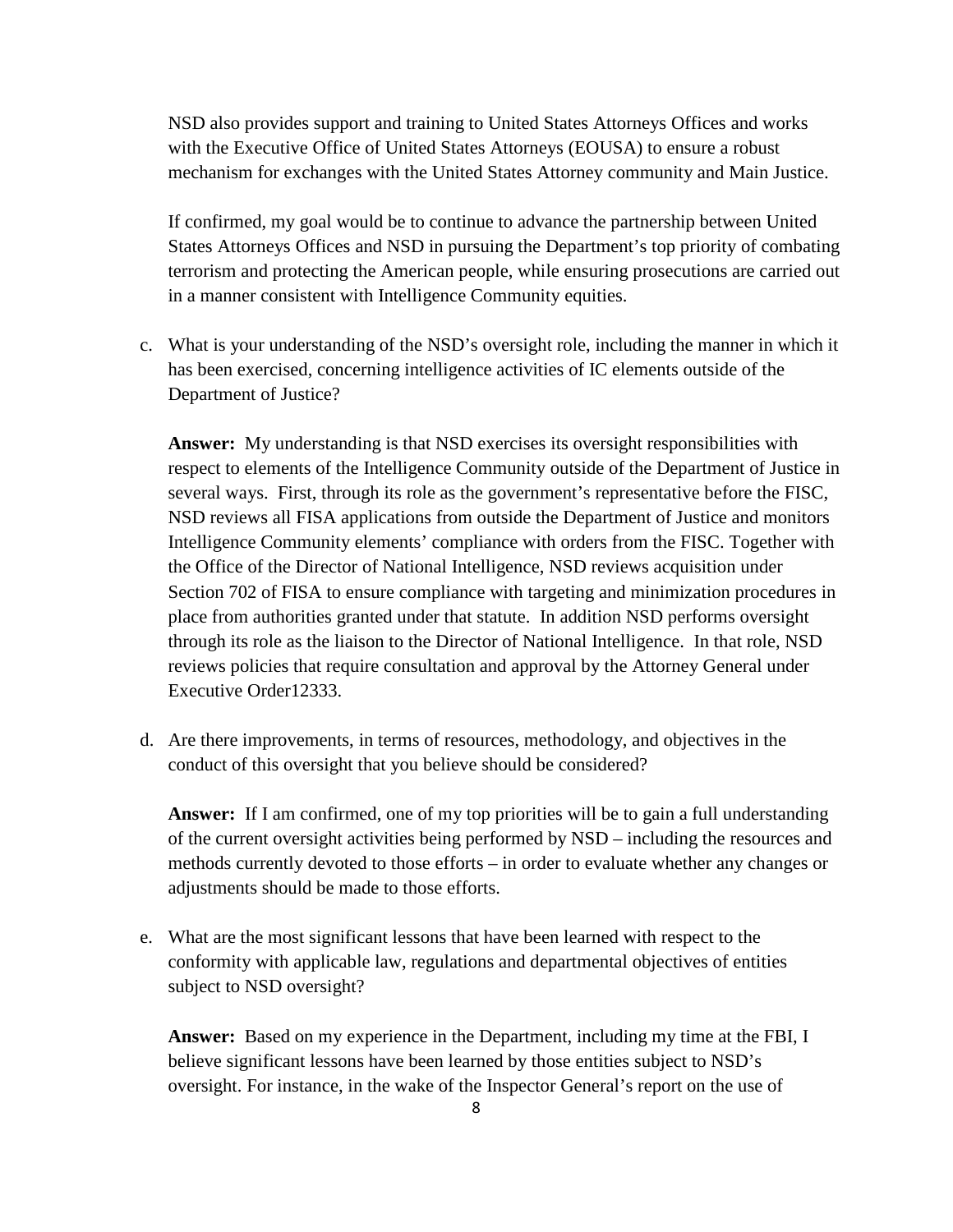National Security Letters, the FBI and NSD put into place a series of reforms and compliance mechanisms to ensure this vital national security tool is used with appropriate predication and documentation, that there are processes and procedures in place to minimize human error and that there is a robust program of review after the fact to monitor compliance and to identify and correct expeditiously any instances of noncompliance.

# *Administration of the Foreign Intelligence Surveillance Act—Section 215 Applications*

**QUESTION 6:** 28 C.F.R. § 0.72(6) provides that the Assistant Attorney General for National Security shall administer the Foreign Intelligence Surveillance Act (FISA). Audits by the Inspector General of the Department of Justice in 2007 and 2008 found that the processing of FBI requests for Section 215 orders for "tangible things" (Title V of FISA) had been subject to significant delays. The audits found the FBI had not used Section 215 orders as effectively as it could have because of legal, bureaucratic, or other impediments to obtaining these orders.

a. What is your understanding of the findings of the IG audits and the response of the Department? Please include in this response your assessment whether problems identified in these audits, with respect to processing of Section 215 applications, have been adequately addressed.

**Answer:** The Inspector General audited the Department of Justice on the use of its investigative authority under Section 215 of the Patriot Act, pursuant to the USA Patriot Improvement and Reauthorization Act of 2005. The Inspector General's audits of 2007 and 2008 collectively focused upon the use of Section 215 authority in the period from 2002 through 2006. As I understand it, 2006 was the last year analyzed by the Inspector General audits. Since that time the Department of Justice has undergone many changes relating to the use of Section 215 authority. One of the most consequential of these changes was the formation of the National Security Division itself, which was created in 2006 for the very purpose of bringing the full national security resources of the Department into one consolidated Division, in part to streamline and coordinate the Department's national security efforts. Specifically, the creation of the National Security Division resulted in the creation of a new Operations Section within the Office of Intelligence, as well as additional resources, and enhanced training on FISA matters. Based on my experience within the Department, it is my sense that the National Security Division has worked to make requests for operational authority under FISA - including Section 215 requests - more efficient while maintaining the highest standards for the Department of Justice's work before the FISA Court.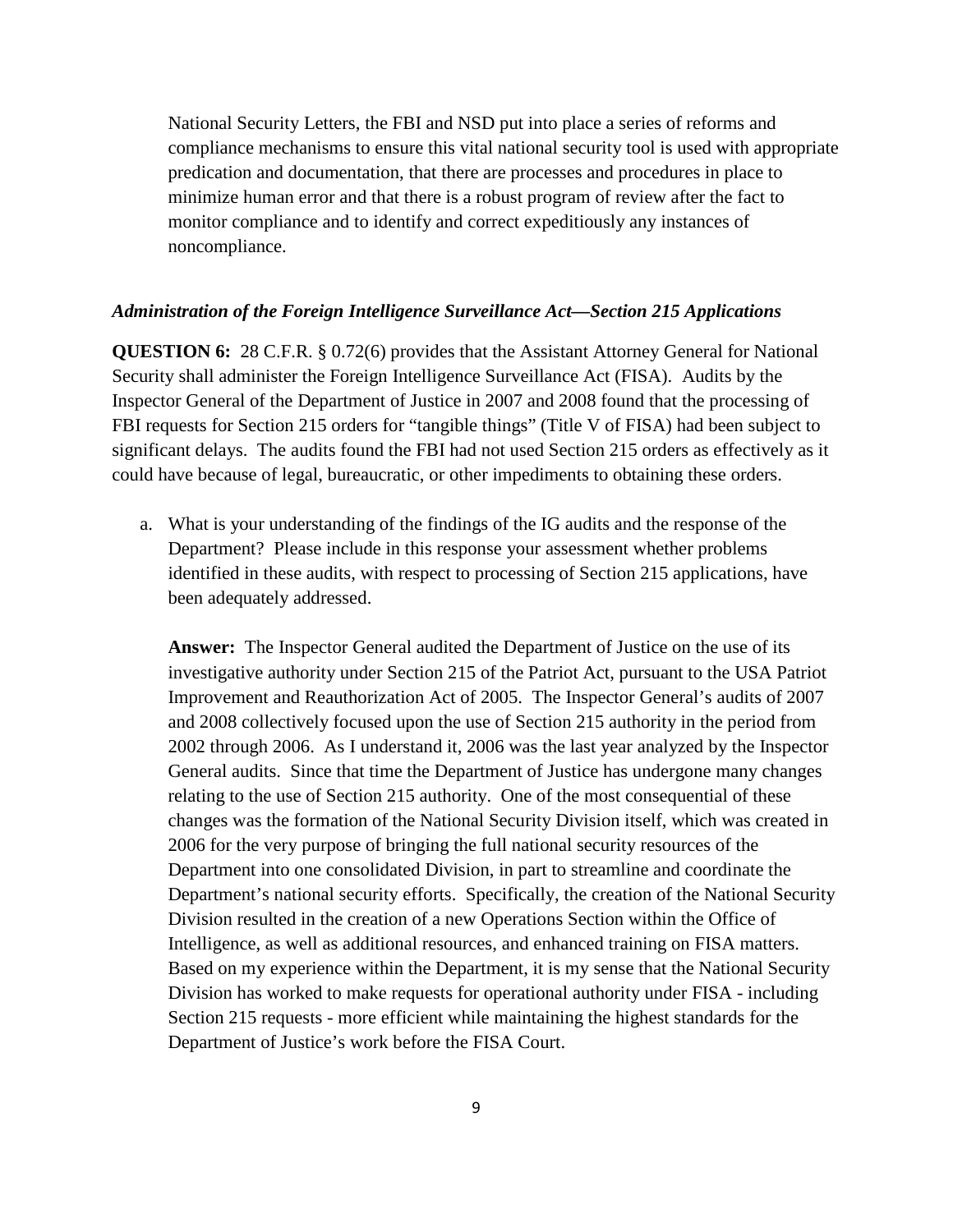If I am confirmed, one of the areas of important focus will be the overall functioning of the Division with regard to its representation before the Foreign Intelligence Surveillance Court. I will endeavor to understand fully the Section 215 review process and to minimize any delays.

b. What additional steps should be taken by the Department to ensure that unnecessary delays are eliminated?

**Answer:** Although my current responsibilities do not involve interaction with the processing of Section 215 authority by the National Security Division's Office of Intelligence, if confirmed as the Assistant Attorney General for National Security, I would review the operations and, if I identified efficiencies that could be made consistent with the overall integrity of the process, implement those efficiencies.

c. Given that Section 215 applications to the FISA Court are submitted without an Attorney General certification, would you support attorneys from the Office of General Counsel of the FBI presenting applications directly to the FISA Court?

**Answer:** The National Security Division's Office of Intelligence represents all Executive Branch agencies before the FISA Court. This is consistent with NSD regulations and the practice of the Department of Justice in which attorneys from litigating divisions and United States Attorneys Offices appear on behalf of investigative agencies. I understand that attorneys from the Office of Intelligence have developed significant expertise through NSD's frequent dealings with the FISC. Because of the unique nature of the practice before the FISA court, the Intelligence Community benefits from having consistency in representation before the FISC. I understand that FBI lawyers regularly are present at FISC proceedings offering important insight and assistance.

# *Obtaining Approvals from the Department/National Security Undercover Operations*

**QUESTION 7:** In general, if a particular investigative authority has been under-utilized because of administrative burdens imposed by the Department of Justice, are you committed to eliminating unnecessary administrative burdens so that intelligence professionals are more willing to use the authority?

**Answer:** Yes. If I am confirmed, my goal will be to provide advice and guidance, working in partnership with the Intelligence Community, and to ensure that agents and operators have the tools they need to keep pace with the evolving threat.

a. In particular, how long does it now take for the FBI to obtain authority for exemptions in national security undercover operations?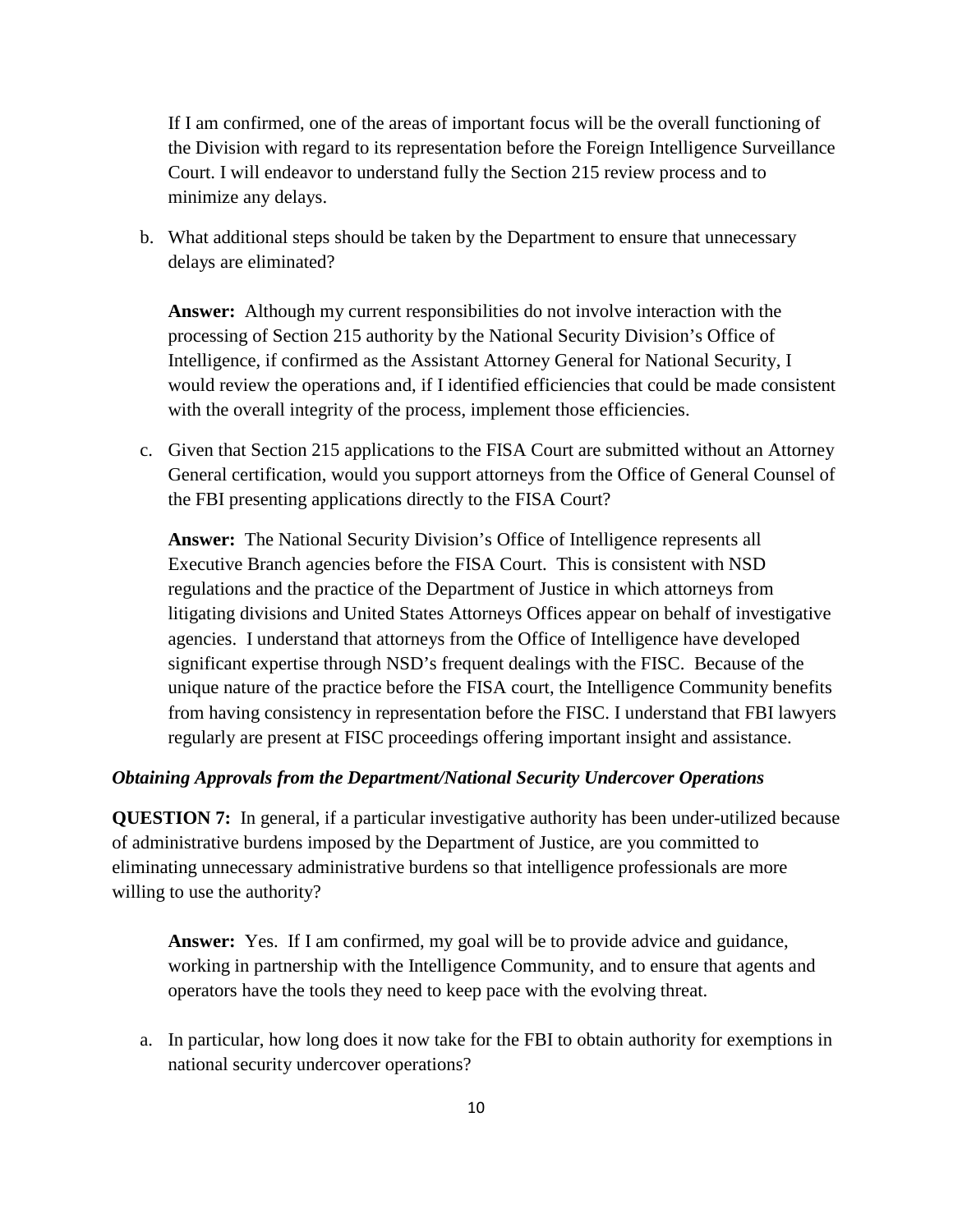**Answer:** In my current duties, I am sometimes involved with this authorization process and I understand that the length of the process varies depending upon several factors, including the complexity of the undercover operation, the policy interests presented by the proposed operation, and the amount of information contained in the authorization request. I understand that these exemption requests can vary and, while some can be reviewed in short order, others may require additional time for consideration of the issues they raise. If I am confirmed, I would want to understand whether there are concerns with the current process and whether there are any efficiencies that may be realized.

b. What steps have been taken to implement Section 366 of the Intelligence Authorization Act for Fiscal Year 2010 (Public Law 111-259) which changes the delegation level for approval of exemptions within the FBI and the Department for national security undercover operations? Has this statutory change improved the process for obtaining such exemptions?

**Answer:** It is my understanding that changes to the delegation level for approval of exemptions are currently being considered within the Department.

c. What additional steps should be taken by the Department to ensure that unnecessary delays are eliminated?

**Answer:** Should I become the Assistant Attorney General for National Security, I will review all processes within the National Security Division, including the process for reviewing undercover exemptions, to determine whether additional efficiencies are possible and advisable. If I am confirmed, I will focus on eliminating unnecessary delays in this and other processes vital to the operational functions of national security investigators.

# *Reauthorization of FISA Provisions*

**QUESTION 8:** Three FISA provisions—lone wolf coverage, roving wiretaps, and orders for business records and other tangible things—sunset on May 27, 2011. A fourth, collection against persons reasonably believed to be outside the United States which was added by the FISA Amendments Act of 2008, sunsets on December 31, 2012.

a. Do you support, and for what principal reasons, reauthorization for a period of years or making permanent these provisions?

**Answer:** I believe the reauthorization of these expiring provisions is critically important to the nation's security. I believe these provisions should be reauthorized for as long as possible in order to provide the agents and operators in the field with clarity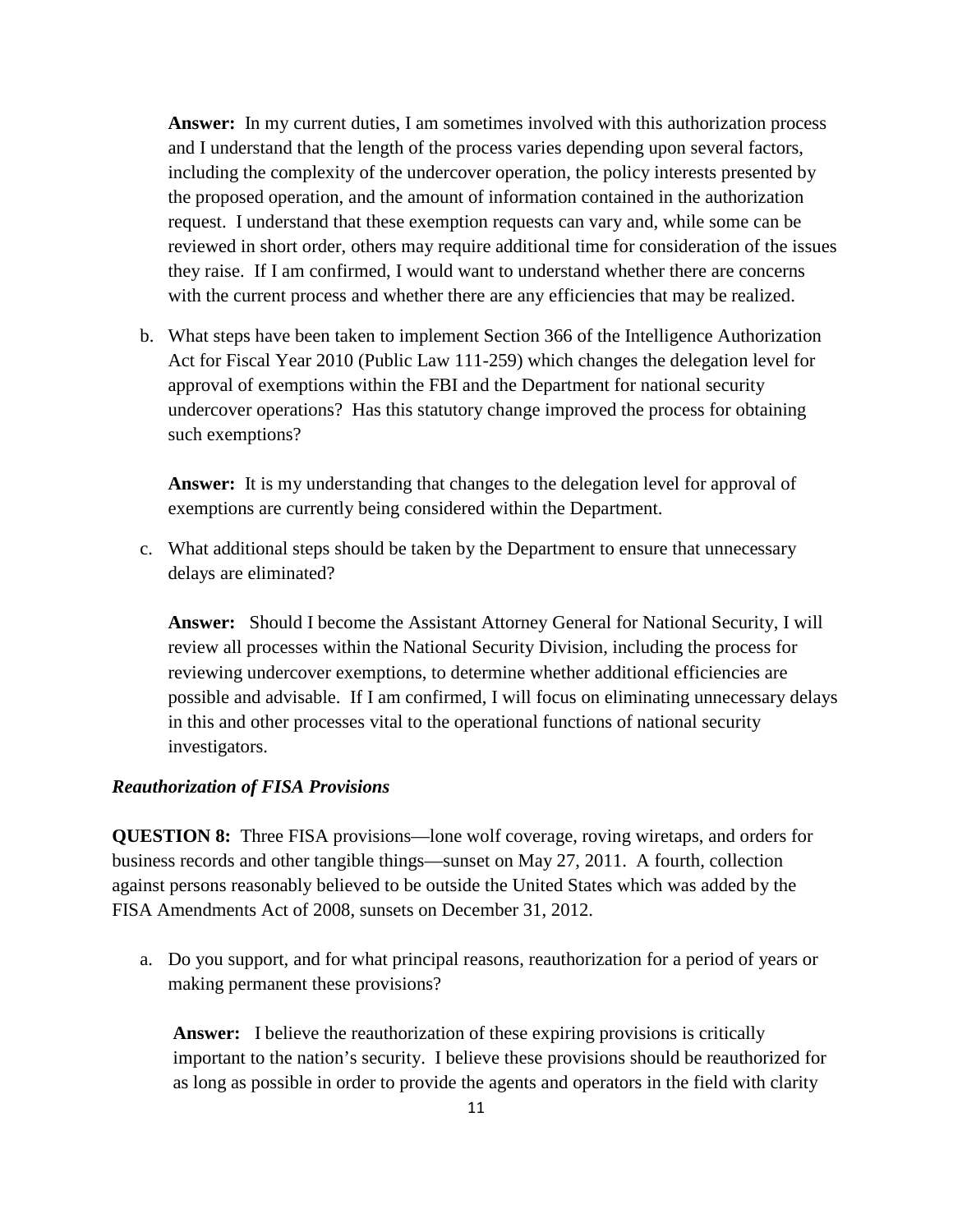and stability in the tools they use. This clarity and stability could be achieved through a permanent reauthorization of these critical tools. If Congress determines that it should revisit these authorities, and if I am confirmed as the Assistant Attorney General for National Security, I will work with Congress to ensure that the operators charged with detecting and disrupting threats have the tools they need to do so consistent with the rule of law.

Based on my experience, the three expiring provisions are critical tools that have given national security investigators many of the same capabilities that have long been available to criminal investigators. For instance, the roving wire tap provision has permitted investigators to track spies and terrorists who are trying to evade surveillance and the business record provision has permitted investigators access to key documents and data in national security, espionage and terrorism cases. The lone wolf provision, although not used to date, permits investigators to keep up with the growing threat of the lone or self-radicalized offender.

b. What is the impact of additional short-term extensions for one year or less of the authorities now scheduled to sunset on May 27?

Answer: Each time these authorities are reauthorized for only a short period it creates uncertainty about whether and for how long they will remain in effect. This uncertainty contributes to a lack of stability in the tools available to agents and operators and it diverts resources that would be otherwise spent on national security matters.

c. Does the Department of Justice support the alignment of the four authorities with respect to any future sunset date?

**Answer:** Yes.

## *Declassification of FISA Opinions*

**QUESTION 9:** On February 28, 2011, the Department of Justice wrote to this Committee to confirm that representatives of the ODNI Office of General Counsel and the NSD had established a process to declassify relevant opinions of the FISA courts (both the Foreign Intelligence Surveillance Court and the Court of Review) without compromising intelligence sources and methods or other properly classified information.

a. Is the Department applying this process not only to new decisions but also to prior decisions that contain important rulings of law?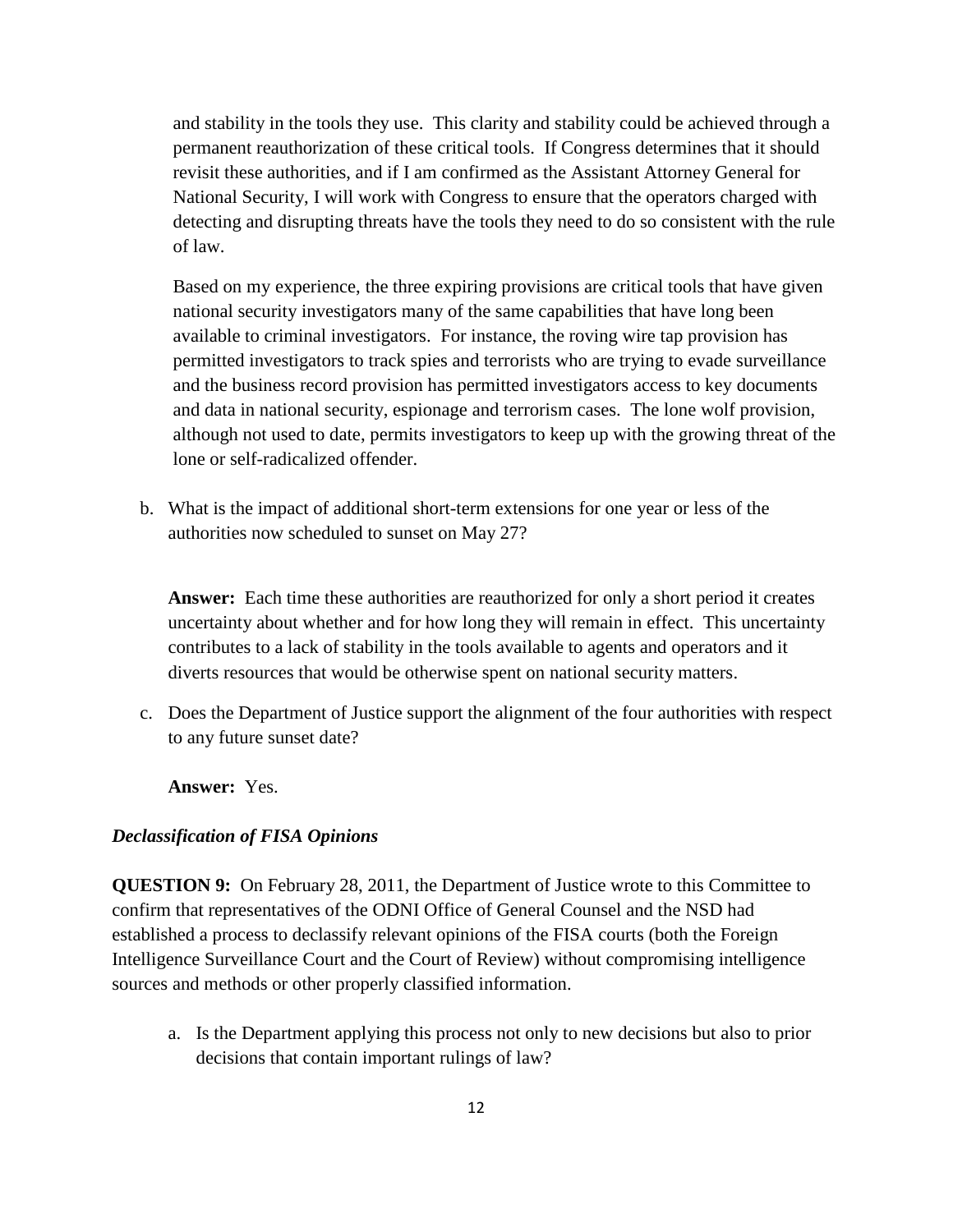**Answer:** Yes, to my knowledge.

b. Please describe the concrete steps that the Department and the ODNI are taking, if any, to review both new and previous opinions of the FISA courts for declassification?

**Answer:** I understand that the National Security Division has provided the ODNI with all of the opinions and orders that have been submitted to Congress pursuant to FISA Section 601(c), that is, opinions issued by the FISA Courts that include significant constructions or interpretations of FISA, and the review process is ongoing.

c. Please describe the priority that you will give to this effort if confirmed.

**Answer:** If confirmed, I will work to ensure that the Department continues to work with the ODNI to make this important body of law as accessible as possible, consistent with national security, and in a manner that protects intelligence sources and methods, and other properly classified and sensitive information.

## *National Security Letters and Administrative Subpoenas*

**QUESTION 10:** National security investigators seeking certain types of records must use specific national security letter authorities, each with its own statutory requirements. In the USA PATRIOT Improvement and Reauthorization Act of 2005, Congress directed the undertaking of a Department of Justice Inspector General audit on the use of national security letters.

a. What is your understanding of the administrative reforms implemented by the FBI in response to that audit?

**Answer:** Following the report of the Inspector General (IG) in 2007 on the FBI's use of National Security Letters, the FBI took a number of steps to address the problems identified in that report. These steps included structural, procedural and operational reforms. Among the reforms instituted as a result of the IG's report, the FBI has implemented an automated system (the NSL Subsystem) that allows standardized implementation and issuance of NSLs pursuant to the appropriate statute and minimizes the ability of human error to result in the issuance of NSLs under the wrong statutory provision. The FBI also now requires that predication for the requested NSL be documented in an electronic communication. That documentation is retained and available for audit. The FBI now requires legal review within the Field Office or Headquarters Division that is seeking the NSL.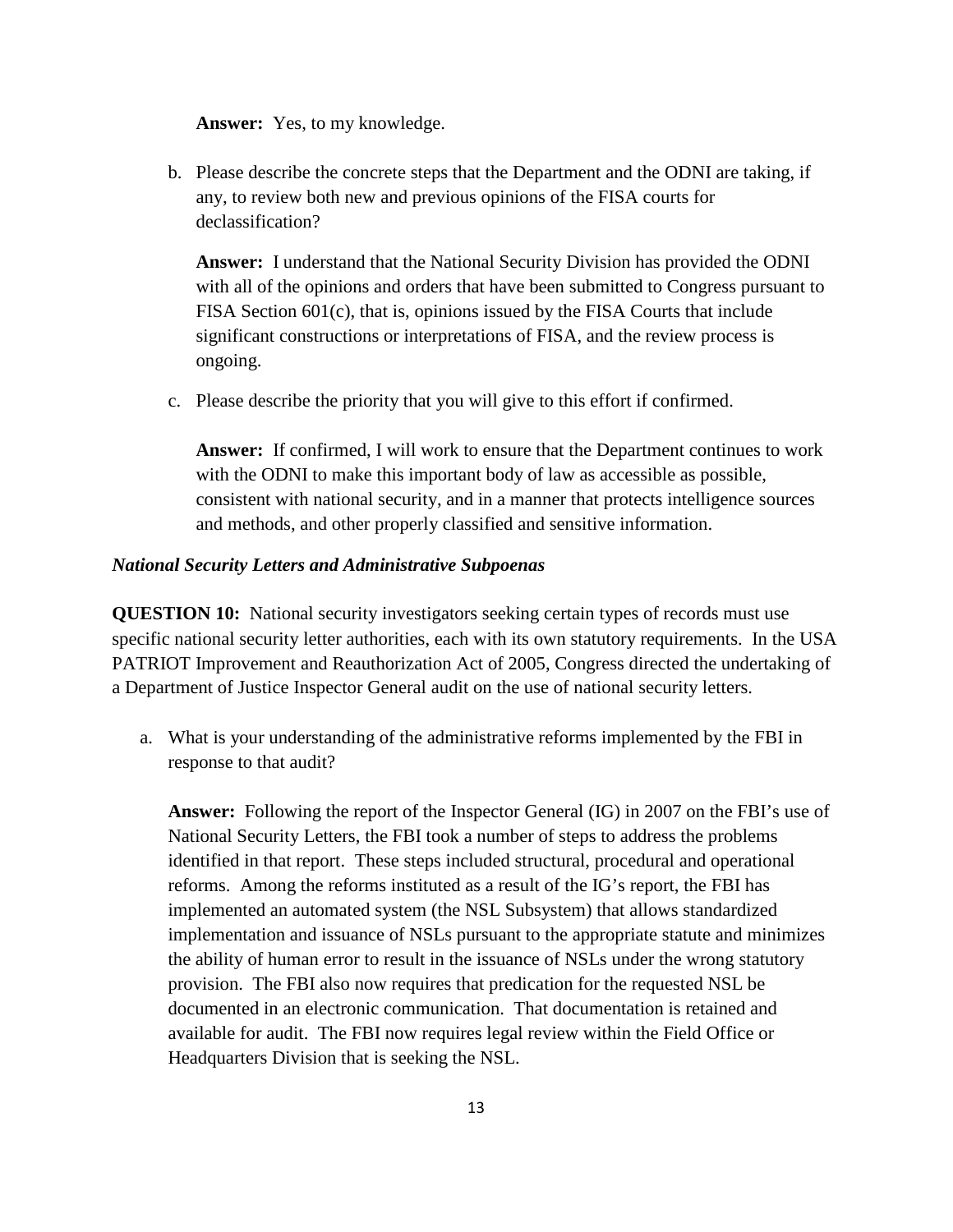The FBI also established the first ever federal government compliance office modeled on corporate compliance programs -- the FBI's Office of Integrity and Compliance. This Office reports to the Deputy Director of the FBI and provides for a layered system of checks to ensure NSL policies and procedures are being carried out and complied with consistent with their design. It also serves to provide an early warning system of any noncompliance. Finally, in the wake of the IG's reports, a comprehensive system of oversight has been implemented in which NSD and attorneys from the FBI Office of General Counsel conduct National Security Reviews in FBI Field Offices around the country, reviewing national security investigations, including the use of NSLs, to ensure compliance with applicable statutes and policies. The IG's 2008 report noted the significant progress made by the FBI in adopting corrective actions to address the problems identified in the prior report.

b. What is your view on whether to place into law any administrative improvements, any other changes to improve the effectiveness or lawfulness of national security letters, or to enact further improvements in response to any judicial decisions about national security letters?

**Answer:** In general, I believe the system of reporting and oversight mechanisms that has grown up around the use of NSLs has worked well since the IG audit. As a result of Congressional reporting requirements and the Executive Branch's adoption of reforms in response to identified shortcomings from the IG, there is now a robust system of training, legal review, compliance and oversight for the use of this vital tool. To the extent additional protections can be implemented without adverse operational effect on the use of these vital tools, we should explore them. For instance, I understand the Department has worked with the Intelligence Community and Congressional staff to codify procedures that the Department has put in place to address the Doe v. Mukasey decision identifying the need for a process of government-initiated litigation to challenge NSL nondisclosure provisions.

c. Please compare the availability of administrative subpoenas to investigators in solely criminal matters—regarding the procedures for those subpoenas, their scope, or any other relevant comparison—with the national security letters available in national security investigations.

**Answer:** There are numerous instances where Congress has granted federal agencies administrative subpoena power to make an administrative or civil investigatory demand compelling document production or testimony without prior judicial approval. In criminal investigations, administrative subpoenas are routinely used in cases such as those involving health care fraud, child abuse, and Inspector General investigations.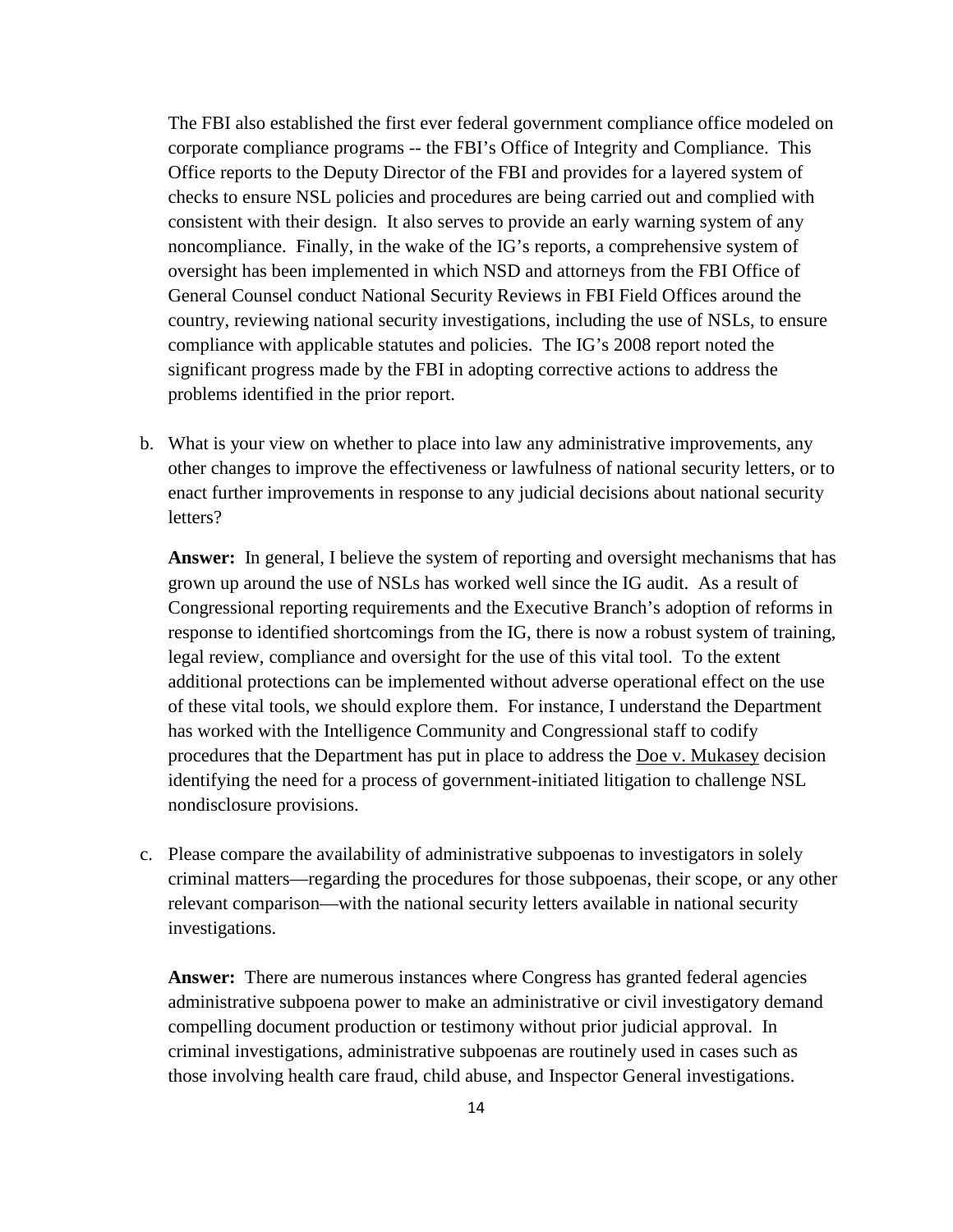While the scope and exercise of these authorities vary by statute, many authorize federal agencies to issue subpoenas for testimony, documents, and records, provide for judicial enforcement, and include non-disclosure requirements.

National Security Letters (NSLs) are an invaluable investigative tool similar to administrative subpoenas that allow the FBI to obtain information of great foreign intelligence value from records in which an individual has no constitutionally-protected privacy interest and in a manner that is far less intrusive than many other investigative tools. Compared with the scope and exercise of administrative subpoenas used in criminal investigations, the exercise of NSLs is limited in two important respects. First, NSLs are only available for authorized national security investigations (international terrorism or foreign intelligence/counterintelligence investigations), not general criminal investigations or domestic terrorism investigations. Second, unlike some administrative subpoenas, NSLs can only be used to seek certain transactional information permitted under the five NSL provisions, and cannot be used to acquire the content of any communications. With these appropriate limitations in place, use of NSL authorities has significantly aided the FBI's performance of its national security mission.

d. What is your view of the pros and cons of creating a single statutory national security administrative subpoena? Is this a concept that you would support? If so, please describe the scope and procedures that should be applicable to any such administrative subpoena authority.

**Answer:** While the adoption of a single NSL statute to replace the current regime of five separate authorities may have some appeal in terms of simplicity and clarity, I would be reluctant to adopt a new regime for the use of this tool at this juncture. Substantial lessons have been learned, through the IG's reviews, the adoption of new training, procedures and processes as well as the creation of new NSL information technology infrastructure, all with the purpose of ensuring these tools are being used appropriately. One of the primary findings of the IG was that agents needed better guidance, training and clarity in the use of NSLs. As a result the FBI adopted the reforms noted above in response to question 10a. The FBI is now accustomed to the system and has incorporated it into standard FBI practice. The development and implementation of yet another new regime – albeit one that seeks to consolidate these authorities into one statute – risks injecting new uncertainty in operations and requiring yet more new training and procedures. At this time, and in light of the successful implementation of corrective actions as noted by the IG, I do not think a new administrative regime is necessary.

# *High Value Detainee Interrogation Group*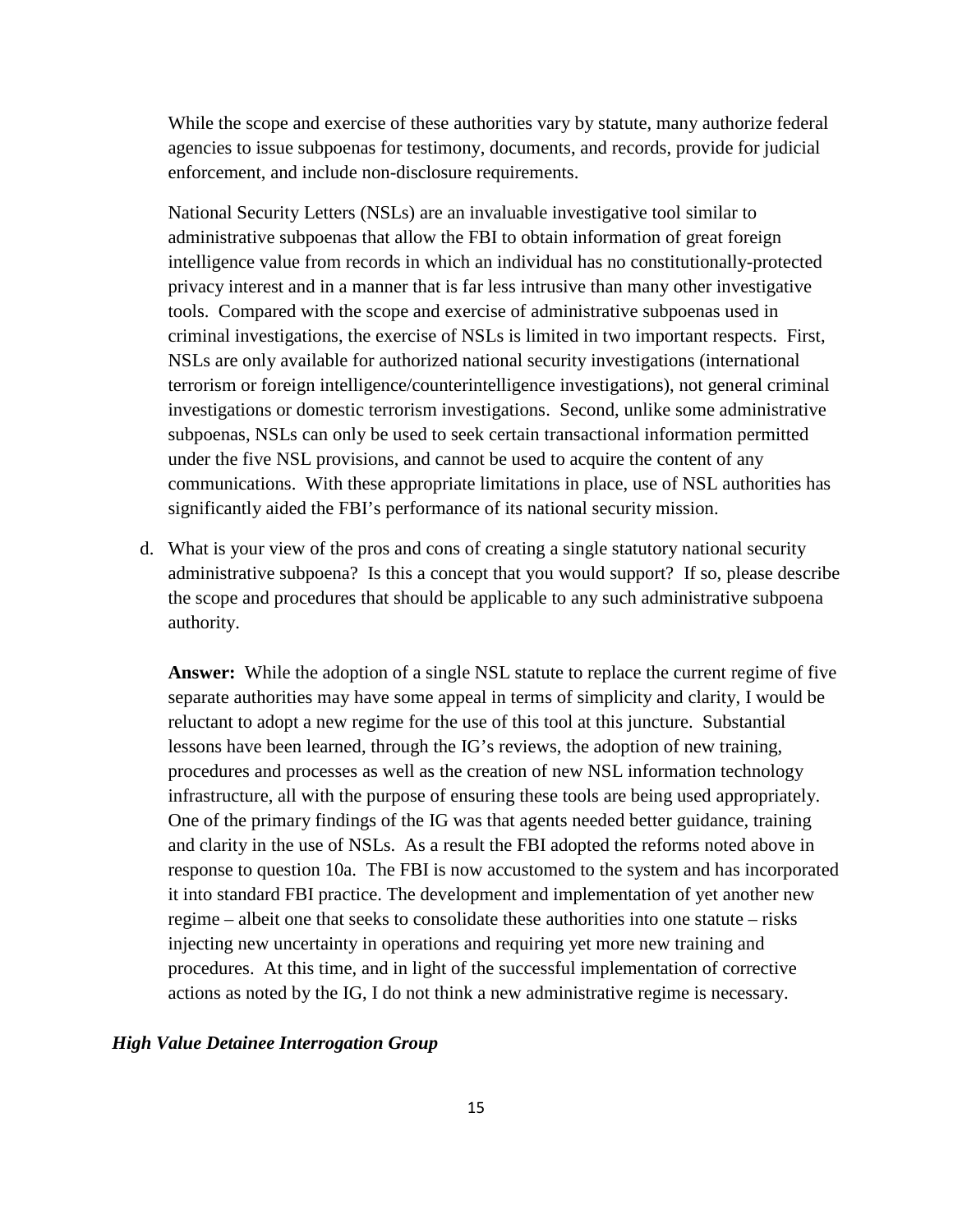**QUESTION 11:** What is your assessment of the effectiveness of the High Value Detainee Interrogation Group? In answering this question, please include your assessment of its effectiveness with respect to interrogation of terrorist suspects in different settings and circumstances, such as those in custody within the United States, those in U.S. custody outside the United States, and those in the custody of foreign countries.

**Answer:** The High Value Detainee Interrogation Group (HIG) was developed as a result of an interagency task force that included representatives from across the Intelligence Community. The purpose of the HIG is to integrate the most critical resources from across the government – including experienced interrogators, subject matter experts, intelligence analysts, and linguists – to conduct interrogations of terrorists, wherever they are encountered with the best expertise focused on targets of the most intelligence value. I understand that elements of the HIG have been deployed both internationally and domestically and that the HIG has contributed to the productive interrogation of terrorists suspects in all these settings.

# *Unauthorized Disclosures of Classified Information*

**QUESTION 12:** 28 C.F.R. § 0.72(a) assigns to the Assistant Attorney General for National Security the responsibility to advise the Attorney General, the Office of Management and Budget, and the White House on matters relating to the national security. In addition, the Assistant Attorney General is assigned the responsibility to prosecute crimes involving national security, foreign relations, and terrorism.

a. Describe the personnel resources, both attorneys and others, within the NSD that are devoted to the prosecution of media leak cases, and how the NSD divides responsibility on these matters with the Criminal Division.

**Answer:** The Counterespionage Section of the National Security Division supervises the investigation and prosecution of espionage and related statutes, and provides coordination and advice on cases involving unauthorized disclosures of classified information. It is my understanding that currently, the Counterespionage Section is composed of 21 attorneys and 11 non-attorneys.

If the National Security Division is recused from a case, matters may be handled through the Criminal Division. The Criminal Division also retains responsibility for some cases which predated the formation of the National Security Division.

b. Describe the role that the NSD has played since its inception in media leak prosecutions in United States district courts and on appeal to the U.S. courts of appeals. Please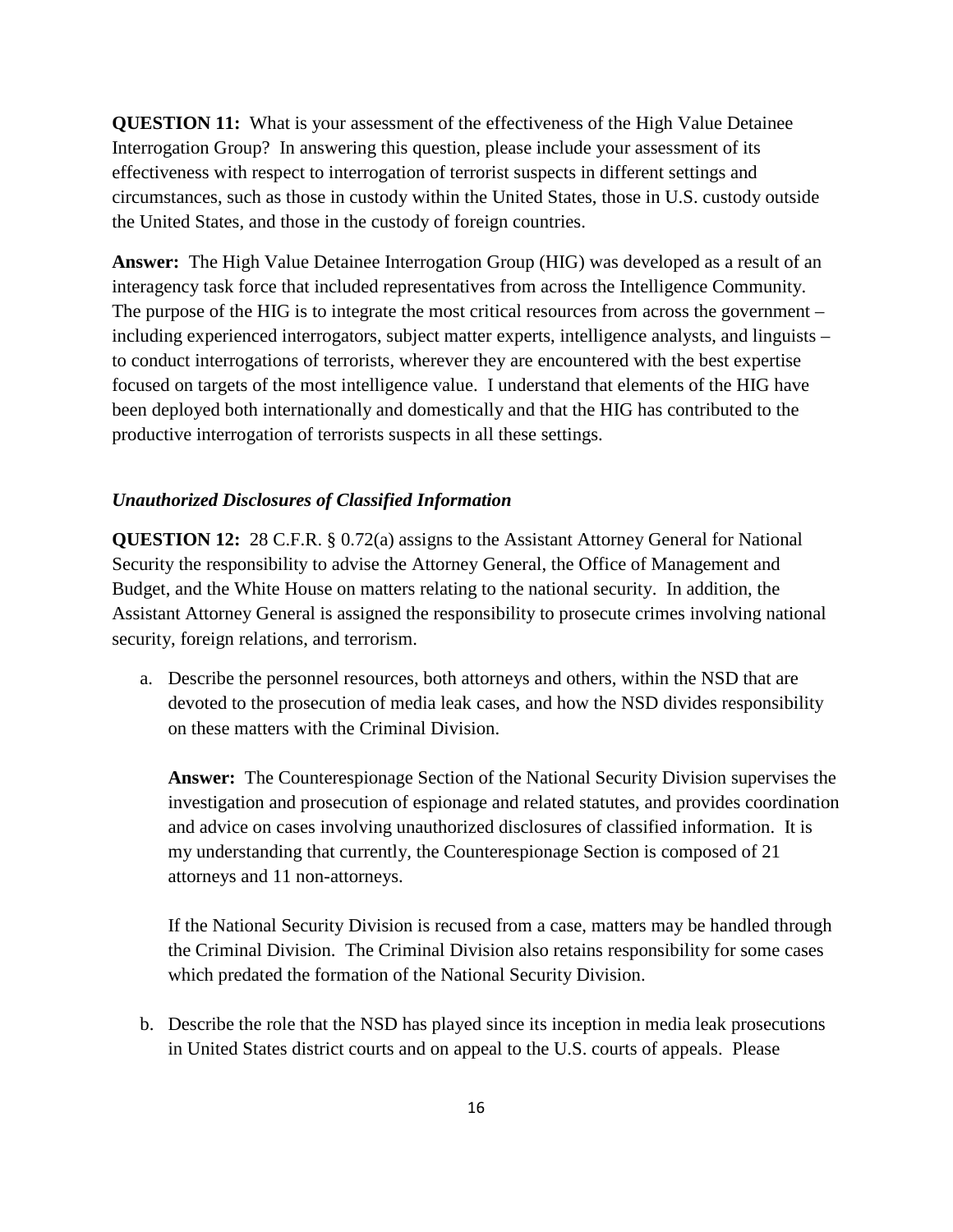provide up-to-date information on the status of major prosecutions during the last two years.

**Answer:** The NSD's Counterespionage Section, working with the FBI and other agencies, pursues cases in which government employees and contractors entrusted with national defense information are suspected of willfully disclosing such classified information to those not entitled to it, including to members of the news media. NSD has also provided support to other agencies investigating and prosecuting unlawful leaks of classified information

There have been a number of significant prosecutions in the past two years wherein the NSD or Criminal Division, working in conjunction with the relevant United States Attorney Office, has charged individuals in connection with the unlawful disclosure of classified information to the media:

- Jeffrey Sterling (Criminal Division) -- On Jan. 6, 2011, former CIA officer Jeffrey Alexander Sterling was arrested pursuant to a Dec. 22, 2010 indictment in the Eastern District of Virginia charging him with six counts of unauthorized disclosure of national defense information, and one count each of unlawful retention of national defense information, mail fraud, unauthorized conveyance of government property and obstruction of justice. The indictment alleges that Sterling engaged in a scheme to disclose information concerning a classified program and a human asset – first, in connection with a possible newspaper story to be written by an author employed by a national newspaper in early 2003, and, later, in connection with a book published by the author in 2006. This prosecution is pending.
- Stephen Kim (National Security Division) -- On Aug. 27, 2010, prosecutors in the District of Columbia unsealed a federal indictment charging Stephen Jin-Woo Kim with unlawfully disclosing national defense information to a reporter for a national news organization and for making false statements to the FBI. Kim was an employee of a federal contractor at a national laboratory who was on detail to the State Department at the time of the alleged disclosure. According to the indictment, in June 2009, Kim knowingly and willfully disclosed information contained in a classified intelligence report to a reporter for a national news organization. This prosecution is pending.
- Thomas Drake (Criminal Division) -- On April 15, 2010, a federal grand jury in the District of Maryland returned a 10-count indictment charging former National Security Agency (NSA) senior executive Thomas A. Drake with the willful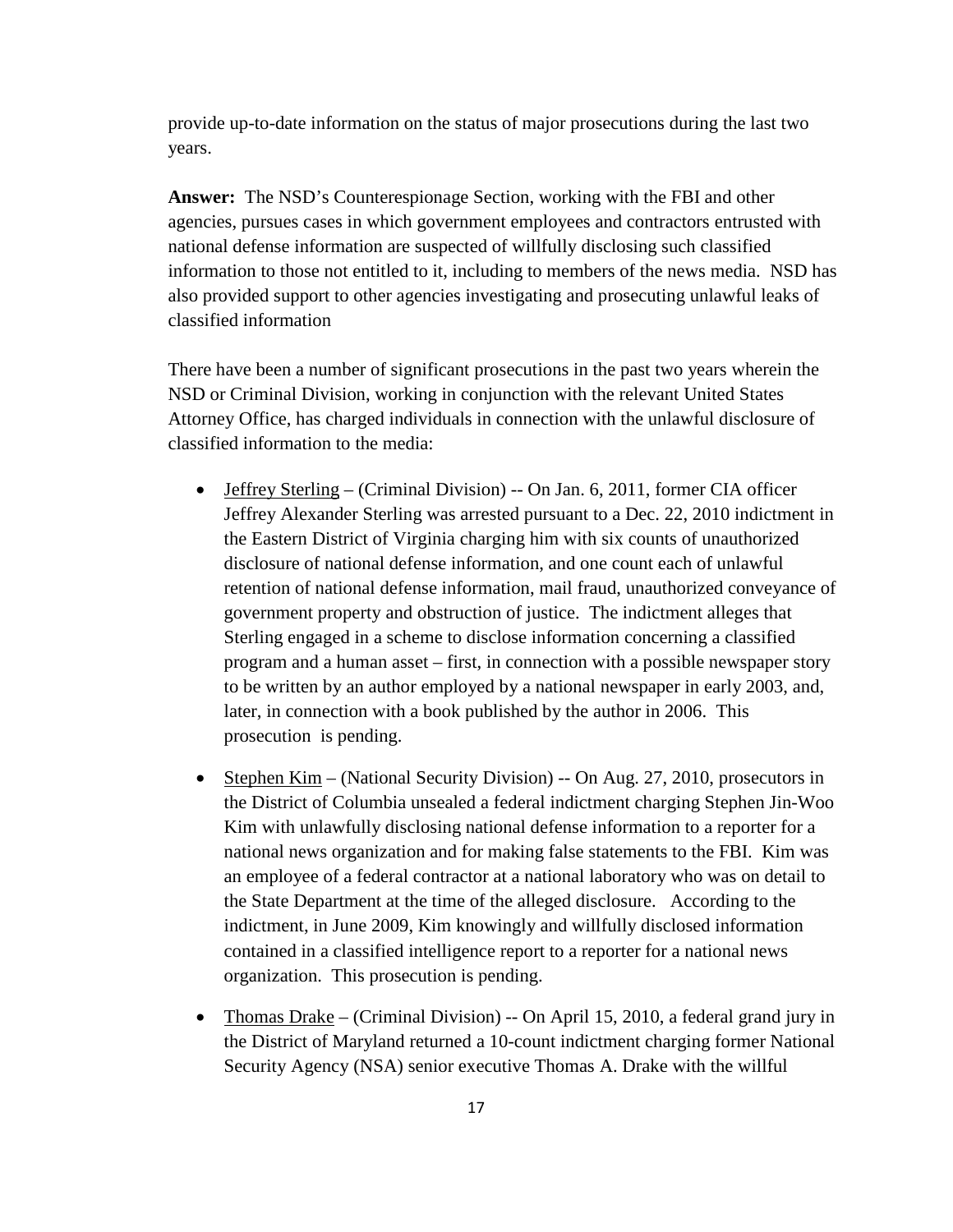retention of classified information, obstruction of justice and making false statements. According to the indictment, Drake was a high-ranking NSA employee from 2001 through 2008, where he had access to highly classified documents and information. The indictment alleges that between approximately February 2006 and November 2007, a newspaper reporter published a series of articles about the NSA. The indictment alleges that Drake served as a source for many of those articles, including articles that contained classified information. This prosecution is pending.

- Shamai Leibowitz (National Security Division) -- On Dec. 17, 2009, Shamai Kedem Leibowitz pleaded guilty in the District of Maryland to a one-count information charging him with disclosing to an unauthorized person five FBI documents that contained classified information concerning the communication intelligence activities of the United States. From January 2009 through August 2009, Leibowitz was employed by the FBI as a contract linguist. In April 2009, he caused five classified documents to be furnished to a person who was the host of an Internet blog. The recipient then published on the blog information derived from the classified documents. On May 24, 2010, Leibowitz was sentenced to 20 months in prison followed by three years supervised release.
- c. Are there any steps that the Department could take to increase the number of individuals who are prosecuted for making unauthorized disclosures of classified information to members of the news media? If so, please describe.

**Answer:** As the cases referenced above indicate, the Department of Justice has been engaged in the last several years in efforts to identify and prosecute individuals responsible for unauthorized disclosures. Based on my experience in the Department, while finding the source of such a classified leak is often a daunting task, when the Department is able to compile solid evidence to prove in court beyond a reasonable doubt, the government will pursue criminal prosecution. Over the past two years, the NSD has been working closely with the Intelligence Community to expedite and improve the handling of such cases, as well as to ensure that the Intelligence Community and other agencies may utilize remedies of their own to address employees suspected of leaking classified information in those instances where criminal prosecution is not feasible.

d. Are there any steps that should be taken to improve the civil enforcement of nondisclosure agreements under the authority of *Snepp v. United States*? If so, please describe.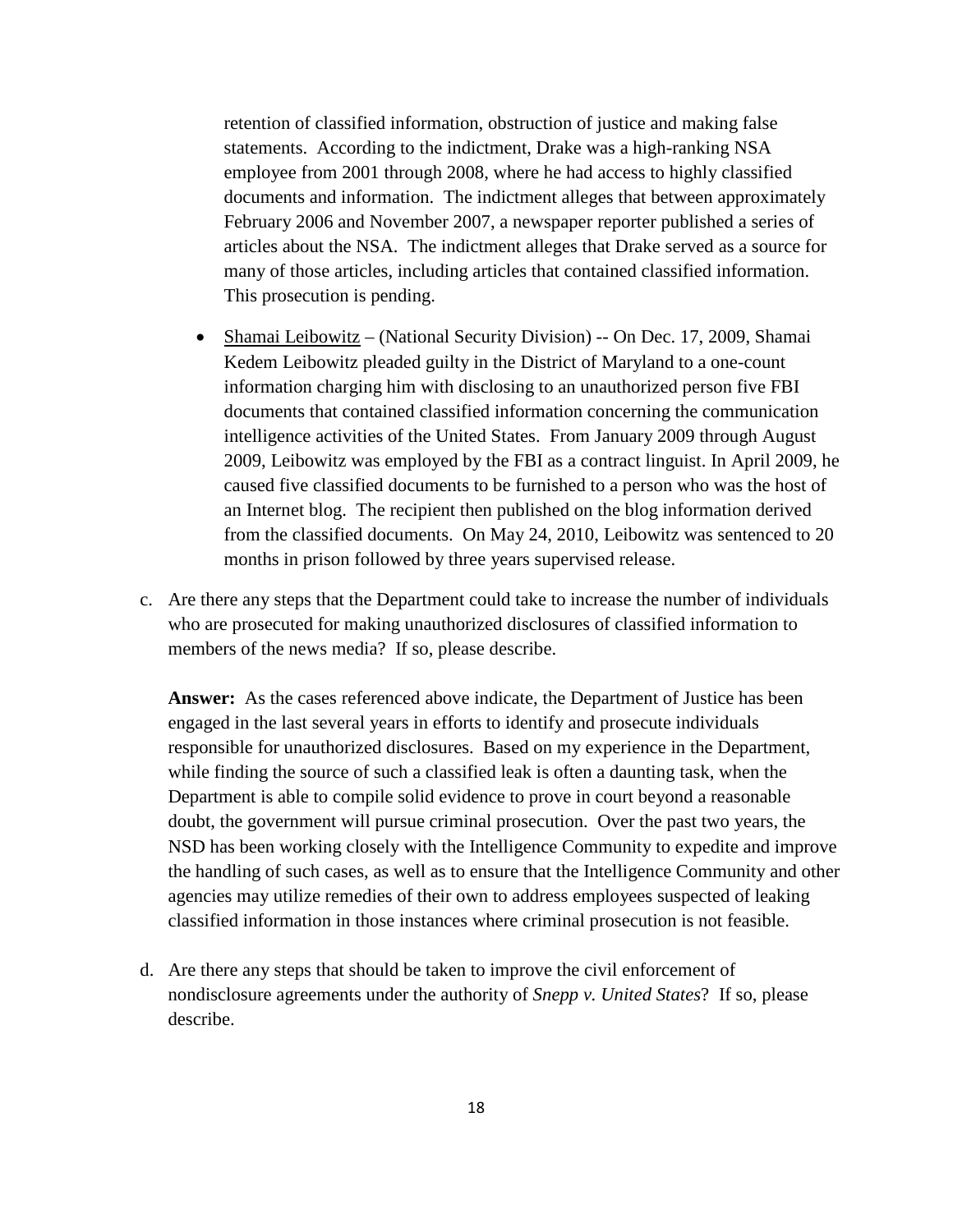**Answer:** I have not had an opportunity to fully review the use of civil enforcement authority and therefore am not in a position to provide recommendations regarding possible changes to those authorities at this time. It is my understanding that the Department's Civil Division is responsible for enforcement of nondisclosure agreements under Snepp and that that division uses that authority in the context of enjoining authors from publishing books that the government may learn in advance contain information subject to such an agreement. I further understand that the Civil Division may also use this authority to enjoin publishers from making additional copies of books already published if its use has been limited.

e. Are there any additional steps that the U.S. government as a whole should take to prevent the unauthorized disclosures of classified information from occurring? If so, please describe.

**Answer:** As noted in response to question 12c above, there are a number of agencies involved in the investigation and prosecution of leak cases, and those efforts are a priority. I believe continued enforcement efforts regarding unauthorized disclosures and leaks may have a deterrent effect. In addition, where prosecution is not feasible, use of administrative penalties should also be considered.

f. Please describe the prepublication review responsibilities of the NSD and the administrative and judicial review which is available to an officer or employee, or former officer or employee, with respect to the Department's exercise of prepublication authorities, including those applicable to the FBI. In answering this question, please provide your evaluation of the extent to which present and former officers and employees of the Department adhere to their prepublication obligations.

**Answer:** The pre-publication review process is described in detail in 28 CFR 17.18.

In short, DOJ employees who sign non-disclosure agreements for access to Secure Compartmented Information agree to submit any writings or texts of prepared remarks to the Assistant Attorney General for National Security for pre-publication review. The AAG for National Security (or the AAG's designee) is responsible for reviewing each submission to ensure that it does not contain any national security information. I further understand the National Security Division has established a specific unit for prepublication and Declassification Review. I further understand that an employee's obligation continues even if the individual is no longer employed by the Department of Justice. Decisions of the AAG for National Security can be appealed to the Deputy Attorney General. Submitters who are not satisfied with the Deputy Attorney General's determination may obtain judicial review in the U.S. District Court.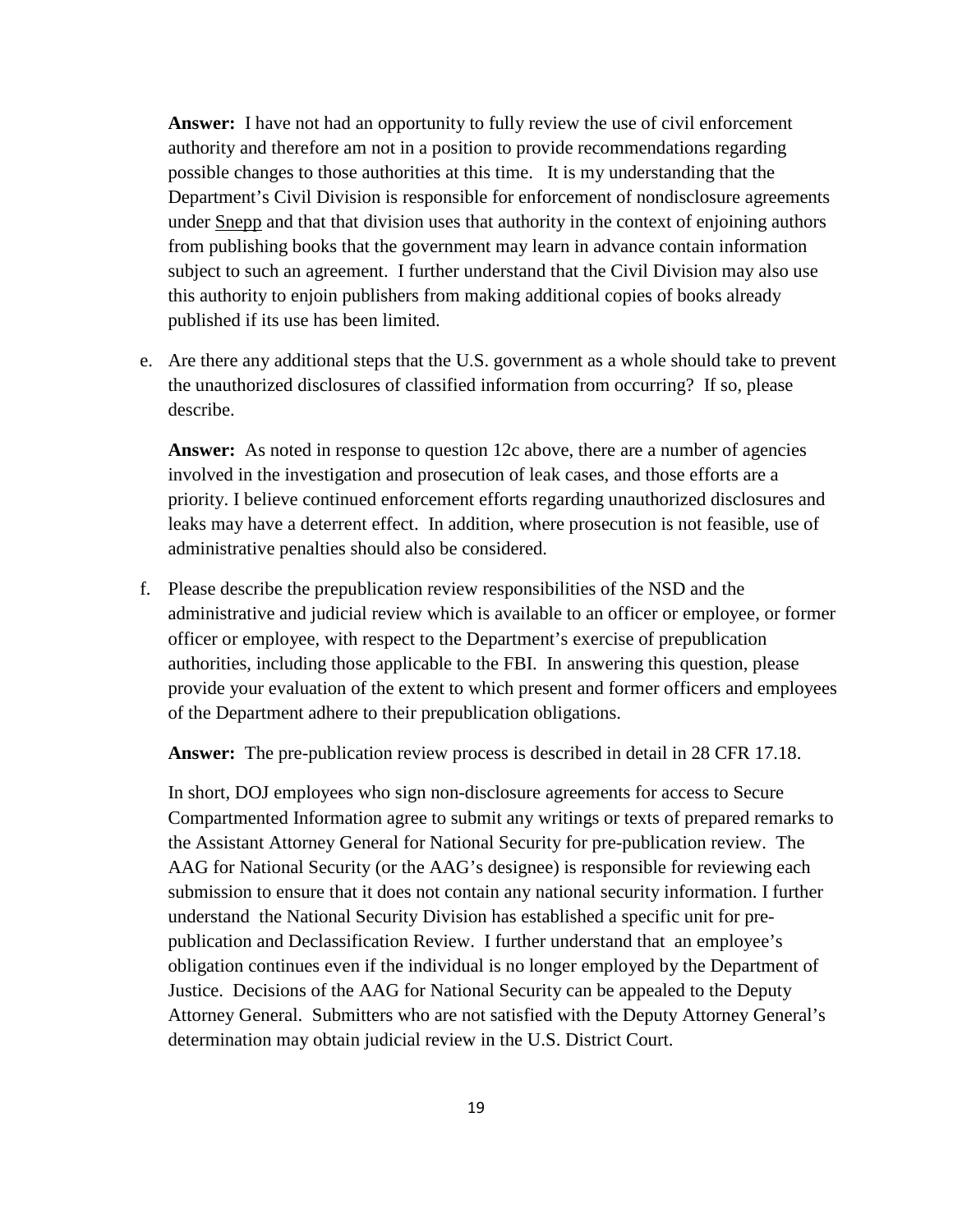The obligation to submit material rests with the employee (or former employee). I am not aware of the extent to which current or former employees adhere to their obligation and therefore cannot provide an informed evaluation at this time.

g. Please describe how the NSD ensures the protection of information within the organization itself, including the use of auditing and monitoring of information technology systems. Who is responsible for counterintelligence and security at NSD?

**Answer:** I am informed that the NSD employs multiple practices, procedures, and layers of physical and technical security to safeguard information within the organization. All Justice Department employees, including all NSD employees, must complete annual training on information security. Furthermore, all NSD attorneys must possess and maintain a Top Secret security clearance, which must be updated every five years and includes non-disclosure requirements. All NSD employees also receive mandatory initial and refresher briefings on the proper handling of classified information from the Department security officials. FBI and intelligence community officials also provide additional counterintelligence awareness training to new NSD attorneys and paralegals, including information on safeguarding classified information.

In addition to vetting and training its personnel, the NSD has its own dedicated security staff to coordinate the oversight of information security within the division. NSD security staff members conduct random, periodic inspections of all sections within NSD and provide regular, recurring security briefings to NSD employees.

Furthermore, the NSD maintains Sensitive Compartmented Information Facilities (SCIFs) as well as secure classified computer networks, safes, faxes, telephone and video equipment for the proper handling of classified information. With respect to information technology systems, NSD is required to comply with regulations set forth by the Office of Management and Budget as well as the Committee on National Security Systems regarding the security of information technology systems that process national security information. NSD information technology systems are also subject to annual reviews by information technology security officials in the Justice Department's Justice Management Division as well as periodic audits and reviews by the Justice Department's Office of Inspector General.

# *Free Flow of Information Act*

**QUESTION 13:** In the past Congress, the House and Senate considered legislation on federally compelled disclosure of information from the news media through subpoena, court order, or other compulsory legal process. What is your opinion of the Free Flow of Information Act of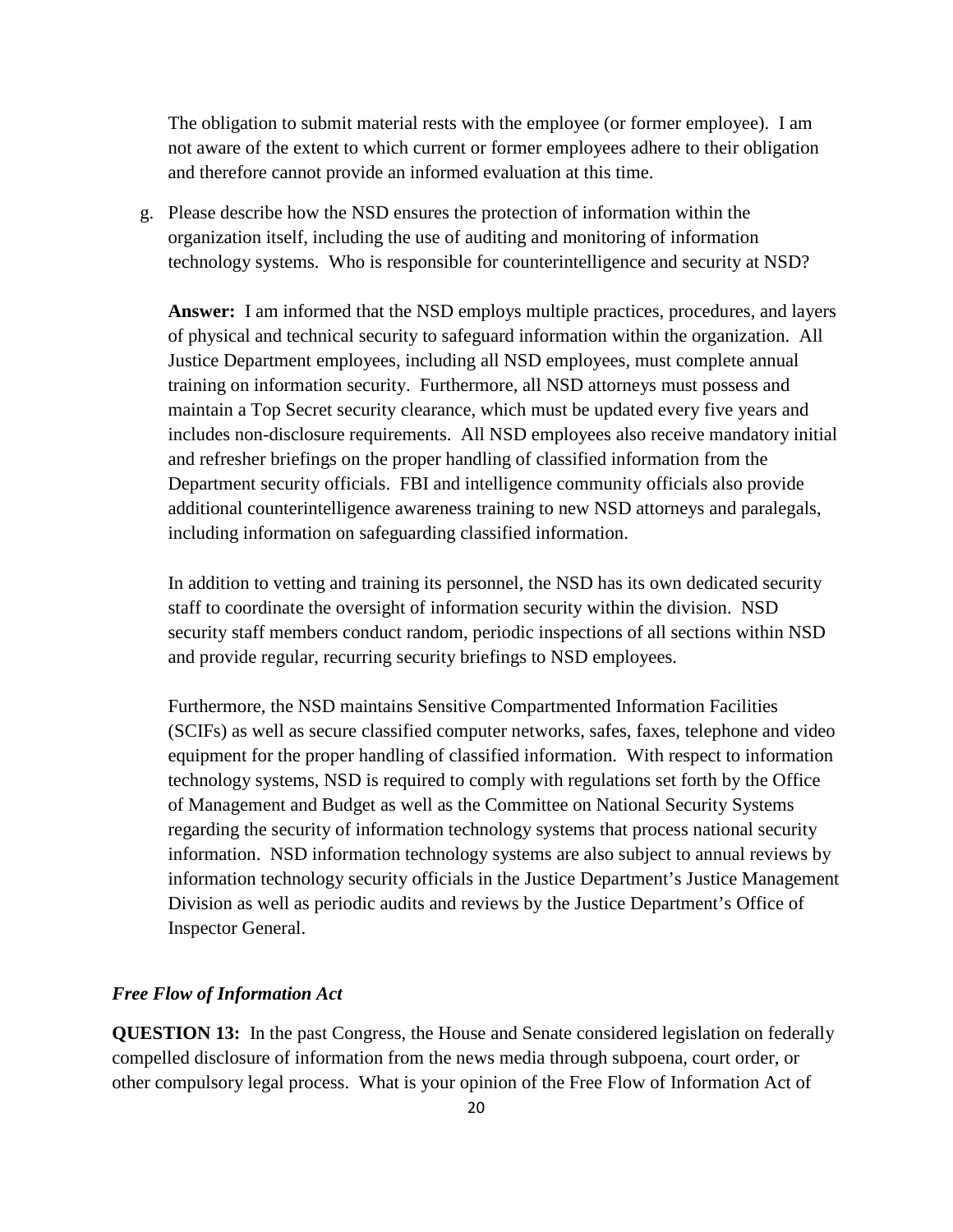2009, S. 449, as reported from the Senate Judiciary Committee on December 11, 2009, and any modifications that should be made in that proposed legislation?

**Answer:** While I have not had occasion to revisit the referenced legislation and to study it in detail, my understanding is that  $S.448<sup>1</sup>$  $S.448<sup>1</sup>$  $S.448<sup>1</sup>$  reflects work between the Administration and the bill's sponsors to balance the protection of journalists' confidential sources with the Government's responsibility to take measures necessary to protect national security and enforce our criminal laws. Under current Department policy, the United States Attorneys Manual (USAM) provides for careful review and ultimately approval by the Attorney General before the government can seek to compel information from a journalist. As I understand S.448, as amended, it requires the Attorney General to certify that the request for compelled disclosure is made in a manner consistent with the requirements in the USAM and the significant protections for the news media already contained therein from subpoenas that might impair the newsgathering function. S. 448 also includes the requirements – also contained in the USAM – that the Government exhaust all reasonable alternative sources of the protected information, show there are reasonable grounds to believe a crime has occurred, and demonstrate reasonable grounds for believing that the information is essential to the investigation or prosecution. At the same time, S. 448 contains important protections for national security. It provides that in cases where the material sought would assist the Government in preventing, mitigating or identifying an act of terrorism or other significant harm to national security, the court could compel the production of the information without triggering the bill's balancing test. S.448 also would permit the Government to make its submissions in camera and ex parte where necessary, thereby fostering protection of national security information and intelligence sources and methods. Should the bill be reintroduced I would want to consult with professionals within the National Security Division and others, and consider carefully whether any modifications to the bill as reported would be appropriate.

## *Attorney General Guidelines for Domestic FBI Operations/Miranda Warnings*

**QUESTION 14:** In September 2008, Attorney General Mukasey issued guidelines on the domestic operations of the Federal Bureau of Investigation. To implement the guidelines, the FBI developed and put into effect a Domestic Investigations and Operations Guide, referred to as the DIOG. Revisions to the DIOG have been under consideration within the Department for some time.

a. What is your understanding of the main decisions made by the Attorney General in the September 2008 guidelines for domestic FBI operations?

<span id="page-20-0"></span> $\frac{1}{1}$  $1$  The question refers to S.449. However, S.448, as amended, was reported from the Judiciary Committee as the Free Flow of Information Act of 2009 on December 11, 2009.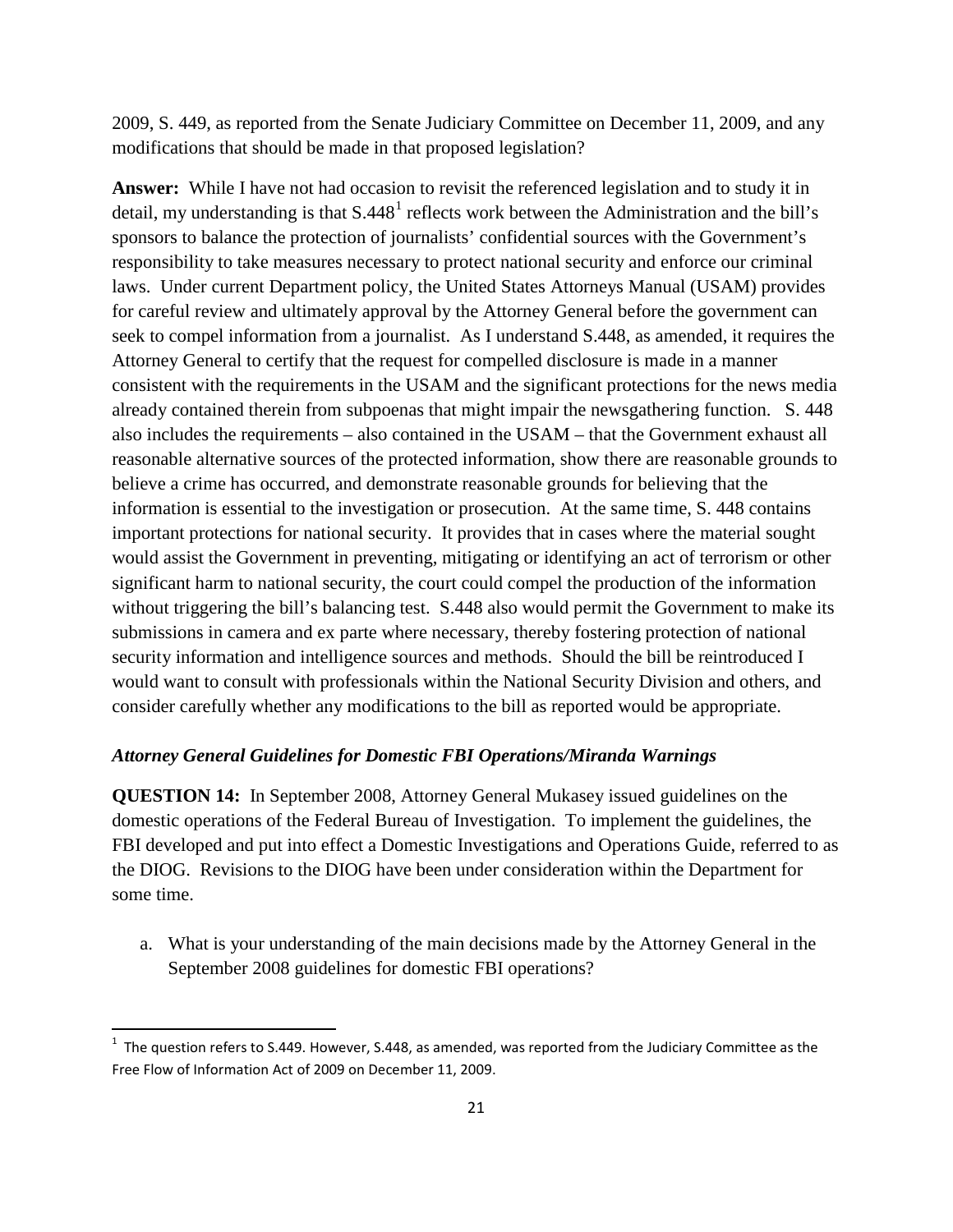**Answer:** The September 2008 guidelines issued by Attorney General Mukasey sought to harmonize into one set of guidelines what had previously been several different sets of guidelines that govern the FBI's domestic operations. For example, under the prior guidelines, if a matter were labeled as "criminal," an FBI agent could conduct physical or photographic surveillance based on a tip; the procedural requirements were more exacting in national security investigations. Similarly, human sources could be tasked to seek information when the purpose was to check leads in ordinary criminal investigations, but the standards were more restrictive when the purpose was to gather information about threats to the national security. The 2008 guidelines addressed these differences and established two categories of investigative activity – assessments and predicated investigations -- regardless of whether the investigation was categorized as a criminal or national security investigation.

The most significant change brought about by the 2008 Guidelines was the establishment of consistent policy for the FBI when it is acting proactively to identify threats and vulnerabilities, whether from criminals, terrorists or spies. The guidelines sought to further the FBI's change from a reactive model (where agents must wait to receive leads before acting) to a model that emphasizes the early detection, intervention, and prevention of terrorist attacks and other criminal activities. For instance, the ability to conduct assessments enables the FBI to conduct important intelligence gathering central to its ability to detect and disrupt national security and criminal threats by using nonintrusive investigative techniques. Assessments must have a proper purpose but need not be based on specific factual predication of criminal activity. As a matter of FBI policy, assessments conducted in sensitive circumstances – such as those affecting a religious institution – must be conducted pursuant to specific levels of supervisory approval. The need for clear, consistent policy in this area was a critical aspect of the FBI's effort to continue to transform itself from a law enforcement agency (focusing on solving crimes after the fact) into an intelligence-driven organization that anticipates threats to the national security and public safety before they have fully materialized.

The 2008 guidelines also confirmed that national security activities present special needs for coordination and information sharing with other components and agencies. Finally, the guidelines recognized the importance of effective oversight by, among other things, requiring notification and reports to NSD concerning the initiation of national security and foreign intelligence activities in various contexts

b. What is your understanding of the principal concerns raised by civil liberties groups and others about these Attorney General guidelines, such as concerns about pretext interviews and physical surveillance?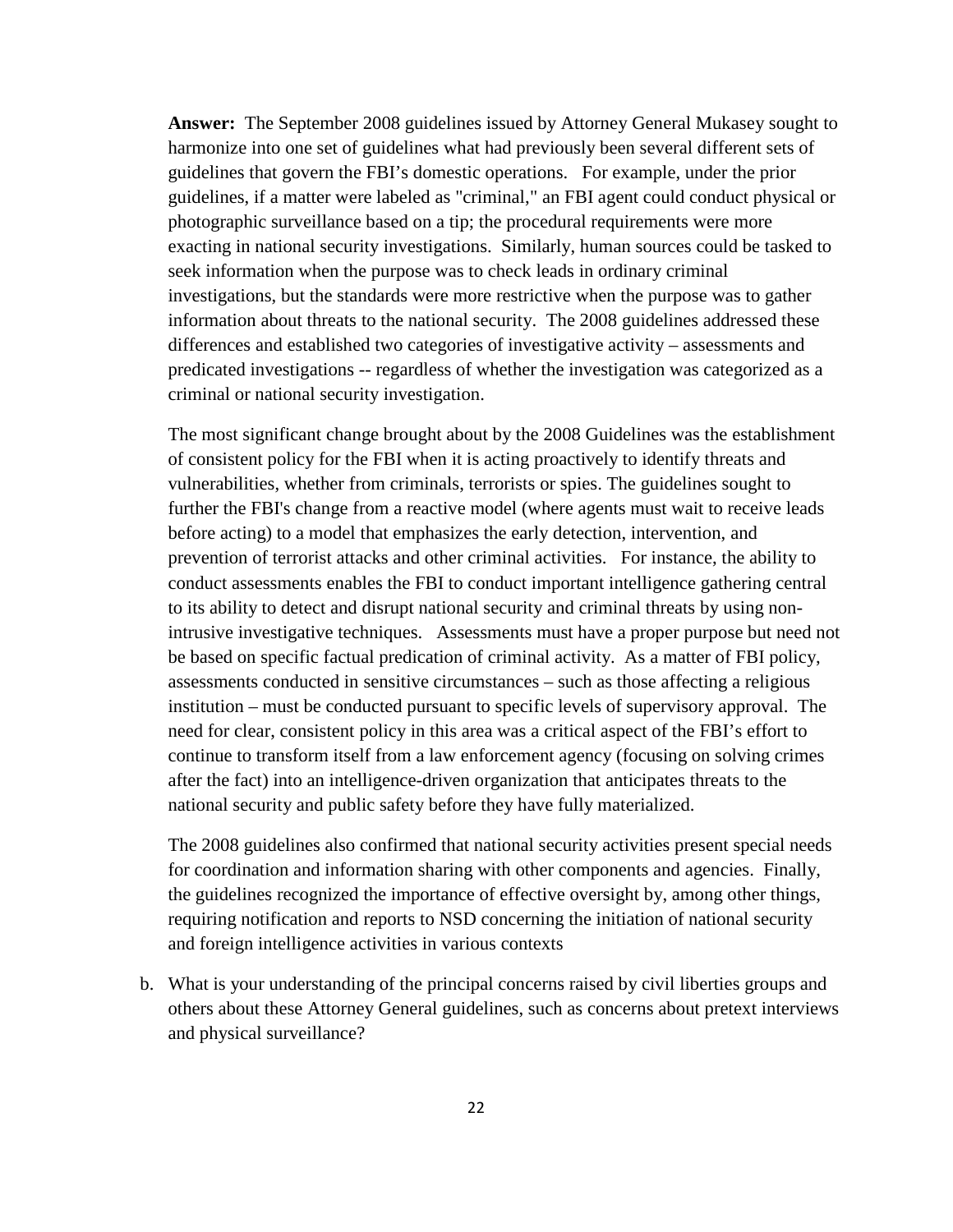**Answer:** I understand that some have raised concerns regarding those portions of the 2008 Guidelines which permit FBI agents to conduct assessments, and in particular the ability of agents within an assessment to task informants, conduct "pretext interviews," and conduct physical surveillance (i.e., surveillance that does not involve intrusion where there is a reasonable expectation of privacy). I also understand that some have expressed concern that these techniques were not previously available to investigators for use during threat assessments, although some were permissible under the General Crimes Guidelines for the prompt and limited checking of leads. I also understand that some were concerned generally about the notion of the FBI collecting any information regarding individuals if there is not individualized suspicion that the person has committed a crime or poses a national security risk. I further understand that some have expressed concern about the use of race and ethnicity as a factor that can sometimes be relevant during an assessment.

c. In what ways, and how well or not, do you believe that the Attorney General guidelines and the implementing FBI DIOG address those concerns?

**Answer:** I believe the 2008 Guidelines and DIOG strike a proper balance between providing agents the tools they need to identify threats and vulnerabilities proactively and protecting privacy and civil liberties. The balance is enhanced by transparency: the vast majority of the Guidelines are unclassified, a departure from previous National Security guidelines, and the FBI made large portions of the DIOG public. The Department and the FBI briefed the Guidelines and the DIOG to their oversight committees as well as major civil rights and civil liberties groups. That level of transparency has facilitated the identification and understanding of the manner in which information is and is not used.

In addition, while the Attorney General Guidelines permit a range of activity, the implementing rules adopted by the FBI in the form of the DIOG further guide and in some instances limit the ability of agents to operate to the full limits of those guidelines. Moreover, the FBI has imposed reasonable requirements for legal review and supervisory approval for activities that involve especially sensitive circumstances to ensure that the tools they have been given are being exercised carefully and consistently. The FBI provided extensive training and has conducted several audits of assessments to ensure the tools provided have been used appropriately. Finally, I understand that the National Security Division has added a review of assessments during the course of the "National Security Reviews" that it conducts.

d. Do you believe the Attorney General guidelines and the DIOG provide sufficient flexibility for the FBI to investigate aggressively alleged terrorists and spies?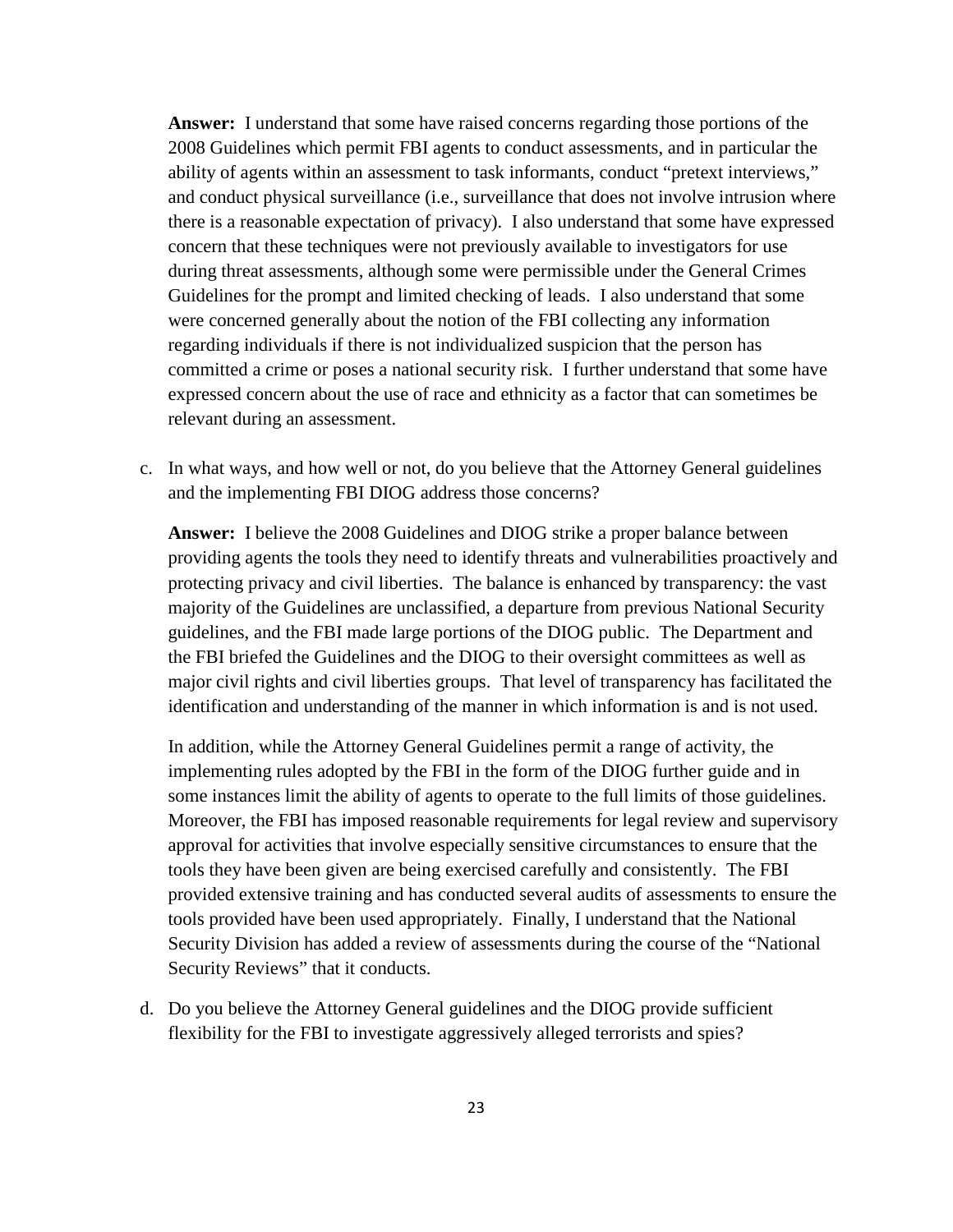**Answer:** As noted above, I understand the Attorney General Guidelines and the DIOG do provide agents the flexibility they need to identify and investigate national security threats consistent with the rule of law. If confirmed, I would intent to consult with the FBI and the professionals within NSD to determine what changes or adjustments, if any, may be needed to ensure that operators have the tools they need and that they are using them consistent with applicable statutes, regulations and the Constitution.

e. Are there any revisions that you believe should be made either to the guidelines or the FBI's policies implementing the guidelines?

**Answer:** I understand that the next iteration of the DIOG is currently under development. If I am confirmed, I will make it a priority to understand what changes are being considered that may or may not be necessary.

f. What is your view of the FBI policy, incorporated into the DIOG, on Custodial Interrogation for Public Safety and Intelligence Gathering Purposes of Operational Terrorists Arrested Inside the United States with respect to advising terrorist suspects arrested in the United States of their *Miranda* rights? Is there a legal requirement that all terrorist suspects arrested in the United States be advised of their *Miranda* rights prior to custodial interrogation? Under what circumstances do you believe a terrorist suspect should be interrogated based upon exceptions to or without regard to *Miranda, Quarles,*  and presentment requirements?

**Answer:** The policy recently issued by the FBI and incorporated into the DIOG makes clear that the first priority for interrogation of terrorists is to gather intelligence. The policy also directs agents to use, to the fullest extent, the public safety exception to the Miranda rule, as articulated by the Supreme Court in Quarles v. New York, in order to gather immediate threat information. The policy recognizes that the terrorism threat we face is complex and evolving, and that agents must exhaust all appropriate avenues of inquiry to identify any threat posed by an operational terrorist that they may confront. The FBI policy reflects that reality and makes clear that gathering intelligence is the first priority. I believe that is sound policy.

With regard to the administration of Miranda warnings to terrorist suspects, there is no legal requirement to provide a terrorist suspect with Miranda warnings prior to custodial interrogation. The consequence of not providing Miranda warnings prior to custodial interrogation is that the statements received will not be admissible in court if the questions exceed the scope of the Quarles exception.

Because we face an adaptable and evolving terrorist threat, we must use all tools at our disposal to detect and disrupt threats. This includes using the public safety exception to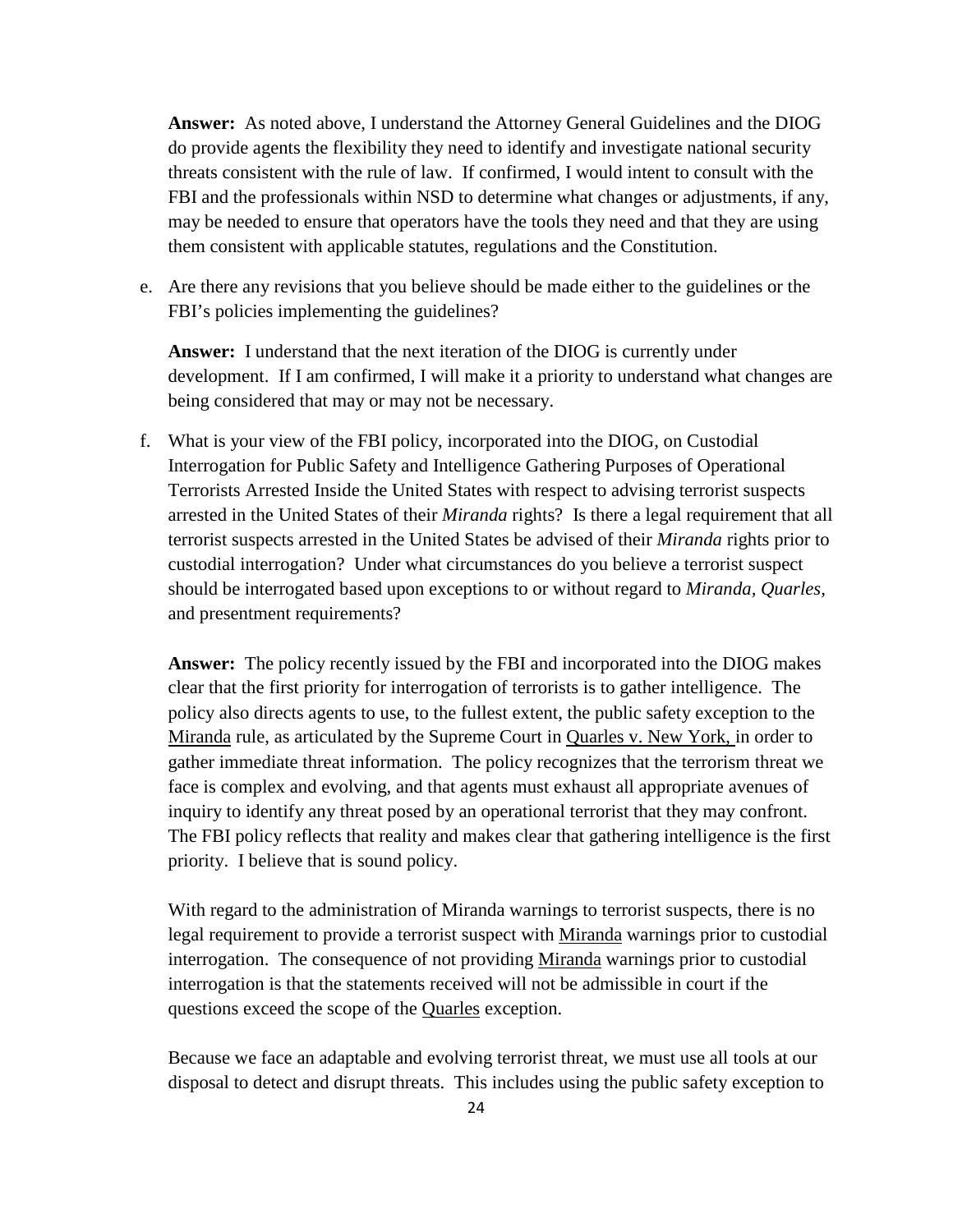Miranda in order to gather intelligence and to identify any imminent threat posed by that individual or others with whom they may be working. If I am confirmed, I would make it a priority to ensure that we bring all tools to the table to detect and disrupt national security threats – military, intelligence, diplomatic as well as prosecution in either the civilian justice system or the reformed military commission system.

## *Counterterrorism Prosecutions*

**QUESTION 15:** 28 C.F.R. § 0.72(a)(8) assigns to the Assistant Attorney General for National Security the responsibility to prosecute and coordinate prosecutions and investigations targeting individuals and organizations involved in terrorist acts at home or against U.S. persons or interests abroad, or that assist in the financing of or providing support to those acts.

a. Describe the personnel resources, both attorneys and others, within the NSD that are devoted to the prosecution of terrorism cases.

**Answer:** The NSD's Counterterrorism Section ("CTS") supervises a coordinated national counterterrorism enforcement program through close collaboration with Justice Department leadership, the National Security Branch of the FBI, the Intelligence Community and the 93 U.S. Attorney's Offices around the country. I understand that currently, the Counterterrorism Section is composed of 53 attorneys and 18 non-attorneys.

b. Describe the role that the NSD has played since its inception in terrorism prosecutions in United States district courts and on appeal to the U.S. courts of appeals. Please provide up-to-date information on the status of major prosecutions during the last two years.

**Answer:** The CTS seeks to assist, through investigation and prosecution, in preventing and disrupting acts of terrorism anywhere in the world that impact on significant U.S. interests and persons. The section's responsibilities include overseeing the investigation and prosecution of domestic and international terrorism cases; participating in terrorism prosecutions within district courts and, with assistance from NSD's appellate attorneys, before courts of appeals; participating in the systematic collection and analysis of information relating to the investigation and prosecution of terrorism cases; and coordinating with other U.S. government agencies to facilitate prevention of terrorist activity through daily detection and analysis and to provide information and support to the field.

Below are examples of major public terrorism prosecutions during the past two years: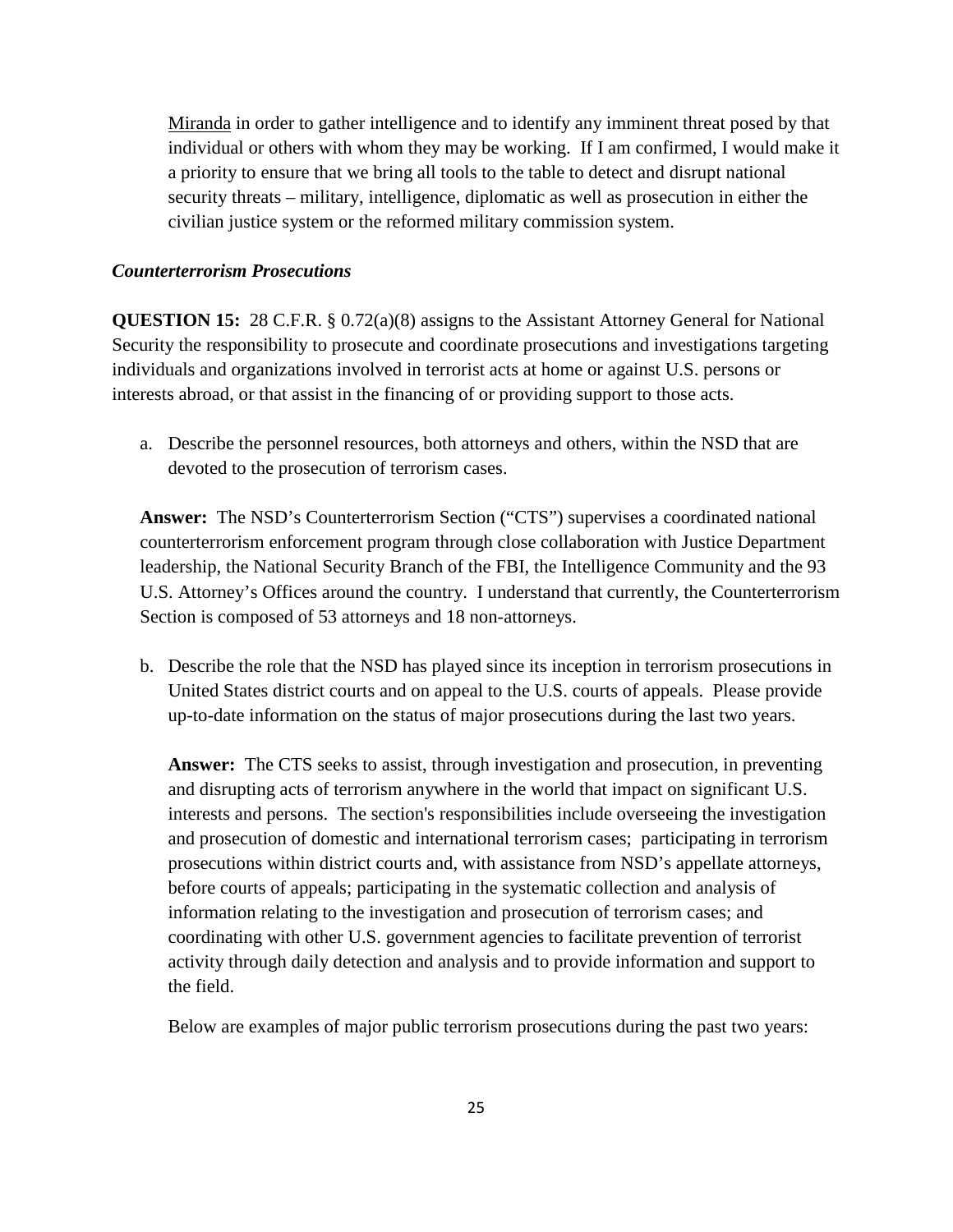- Khalid Aldawsari -- On Feb. 23, 2011, in the Northern District of Texas, Khalid Ali-M Aldawsari was arrested on a federal charge of attempted use of a weapon of mass destruction. According to the complaint, Aldawsari researched online how to construct an Improvised Explosive Device (IED), had acquired most of the ingredients and equipment necessary to construct an IED and conducted online research of potential U.S. targets. In addition, Aldawsari had allegedly described his desire for violent *jihad*  and martyrdom in blog postings and a personal journal. This prosecution remains pending.
- Faruq Muhammad -- On Jan. 19, 2011, Faruq Khalil Muhammad 'Isa was arrested in Canada pursuant to a Jan. 14, 2011 criminal complaint in the Eastern District of New York charging him with conspiring to kill Americans abroad and providing material support to that terrorist conspiracy. Faruq was charged in connection with his alleged support for a multinational terrorist network that conducted multiple suicide bombings in Iraq and that is responsible for the deaths of five American soldiers during a suicide truck bomb attack in Iraq in April 2009. This prosecution remains pending.
- Antonio Martinez -- On Dec. 8, 2010, Antonio Martinez, aka Muhammed Hussain, was arrested in the District of Maryland on a criminal complaint for allegedly attempting to murder federal officers and employees and allegedly attempting to use a weapon of mass destruction in connection with a plot to detonate what he believed to be a vehicle bomb at an Armed Forces recruiting center in Catonsville, Md. The arrest was the result of an undercover operation in which Martinez had been monitored closely as his alleged bomb plot developed. The vehicle bomb was inert. This prosecution remains pending.
- Faisal Shahzad On May 4, 2010 in the Southern District of New York, Faisal Shahzad was charged with attempting to detonate a car bomb in New York's Times Square on the evening of May 1, 2010. Shahzad was charged with attempting to use a weapon of mass destruction, attempting to kill or maim persons in the United States and other violations. He was later indicted on June 17, 2010 on ten counts and pleaded guilty to all counts of the indictment on June 21, 2010. In pleading guilty, Shahzad admitted that, in Dec. 2009, he received explosives training in Pakistan from trainers affiliated with Tehrik-e-Taliban (TTP), the Pakistani Taliban. He also admitted that he received nearly \$5,000 in cash in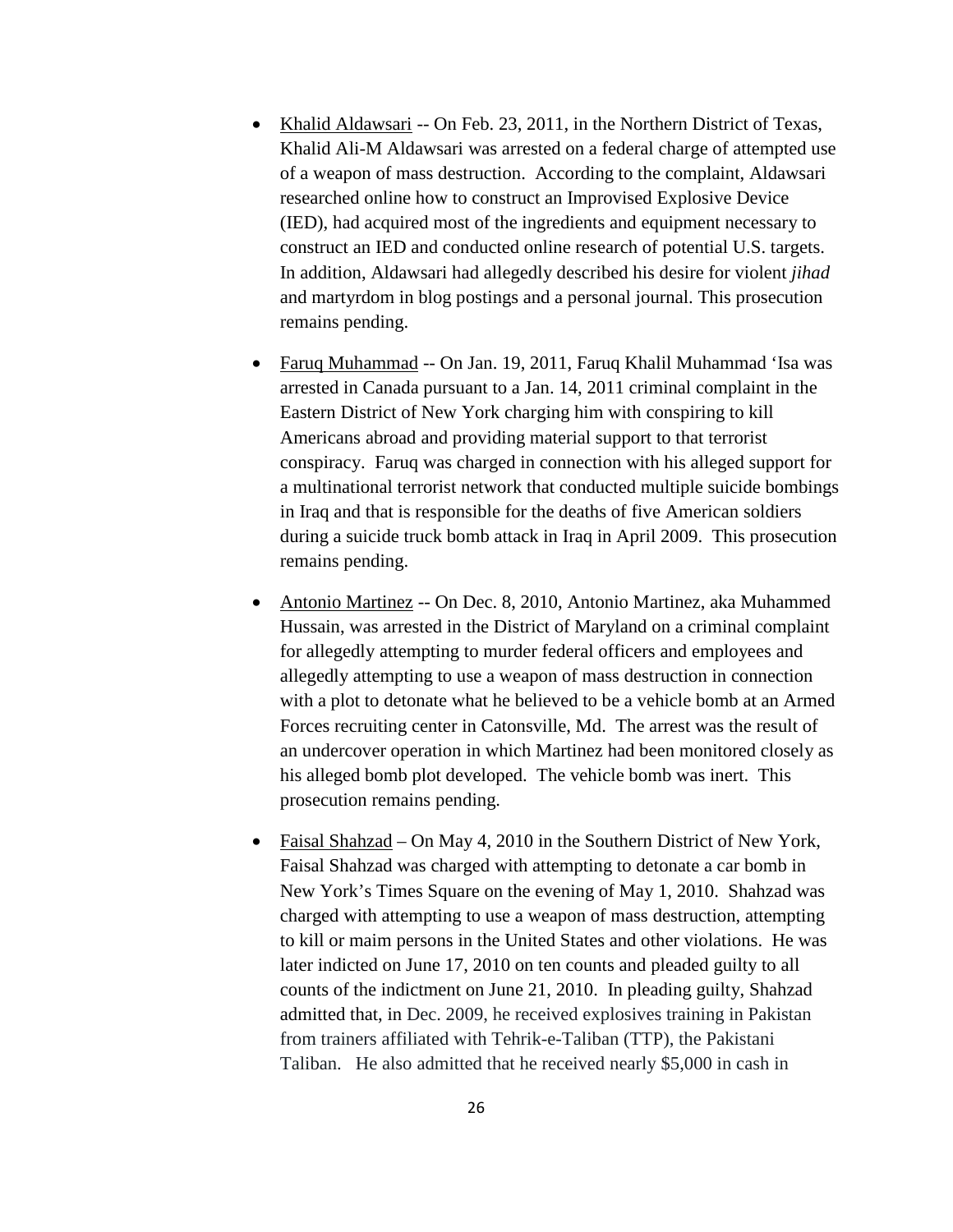Massachusetts in Feb. 2010 from a co-conspirator in Pakistan whom he understood worked for TTP and that, in April 2010, he received an additional \$7,000 in cash in Ronkonkoma, N.Y., also sent at the coconspirator's direction. Shahzad was sentenced to life in prison on Oct. 5, 2010.

- David Headley et al -- In March 2010, David Coleman Headley pleaded guilty in the Northern District of Illinois to a dozen federal terrorism charges, admitting that he participated in planning the November 2008 terrorist attacks in Mumbai, India, as well as later planning to attack a Danish newspaper. Among other things, Headley admitted that he attended training camps in Pakistan operated by the terrorist organization, *Lashkar e Tayyiba* on five separate occasions between 2002 and 2005 and that he later traveled five times to India on behalf of *Lashkar* members to surveil targets in advance of the Mumbai attacks that killed approximately 164 people, including six Americans. He also admitted that he conspired with accused Pakistani terror leader Ilyas Kashmiri and others in plotting an attack on a Danish newspaper. This prosecution is pending.
- Najibullah Zazi et al -- In February 2010, Najibullah Zazi pleaded guilty in the Eastern District of New York to a three-count superseding information charging him with conspiracy to use weapons of mass destruction against persons or property in the United States, conspiracy to commit murder in a foreign country and providing material support to al-Qaeda. Among other things, Zazi admitted that he received bomb-making training from al-Qaeda and brought explosives materials to New York as part of an al-Qaeda plot to conduct coordinated suicide bombings on the New York subway system in September 2009. In April 2010, Zazi's associate Zarein Ahmedzay pleaded guilty to terrorism violations stemming from, among other activities, his role in the al-Qaeda plot to bomb New York's subway system. Another alleged Zazi associate, Adis Medunjanin, has also been charged in connection with his alleged role in the subway plot and awaits trial. In July 2010, prosecutors in the Eastern District of New York brought a superseding indictment against additional members of the al-Qaeda conspiracy to carry out the New York plot and a related plot against a target in the United Kingdom. The superseding indictment charged Adnan El Shukrijumah, an accused senior al-Qaeda leader, for his alleged role in working with other al-Qaeda leaders to recruit Zazi, Ahmedzay and Medunjanin to carry out the attacks on the New York subway. Also charged in the superseding indictment are Abid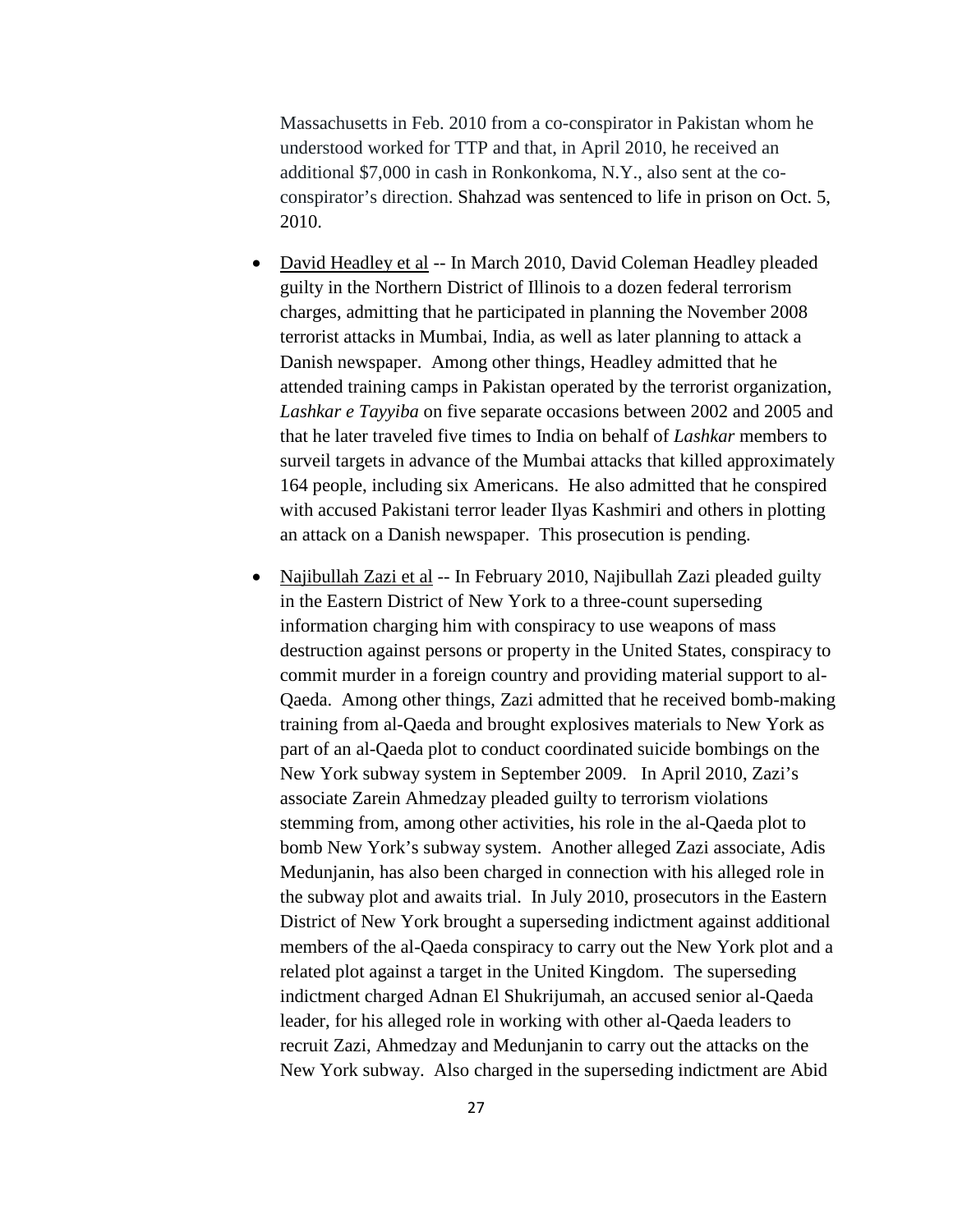Naseer and Tariq Ur Rehman, who allegedly participated in a separate plot to bomb targets in the United Kingdom in 2009, as well as Ferid Imam, Adis Medunjanin, and a defendant known as "Ahmad." This prosecution is pending.

- Umar Farouk Abdulmutallab -- On Dec. 26, 2009, Umar Farouk Abdulmutallab was charged by criminal complaint in the Eastern District of Michigan with attempting to destroy Northwest Airlines flight 253, which was carrying 289 people, as the aircraft made its final approach to Detroit Metropolitan Airport on Dec. 25, 2009 by attempting to detonate an explosive device containing PETN and TATP that was concealed in his underwear. He was later indicted on Jan. 6, 2010 on charges of attempted use of a weapon of mass destruction, attempted murder, attempt to destroy an aircraft, placing a destructive device on an aircraft, use and possession of a firearm / destructive device during a crime of violence. Abdulmutallab was charged with additional violations, including terrorism transcending national boundaries, in a superseding indictment returned Dec. 15, 2010. This prosecution is pending.
- c. Describe the role that the NSD has played with respect to decisions whether to prosecute before U.S. military commissions, and what role it will play, if any, in prosecutions before military commissions.

**Answer:** NSD attorneys provided advice and support to the Attorney General and the interagency task force in identifying cases that could be prosecuted in military commissions. The Justice Department and NSD stand ready to assist and support the Defense Department's Office of Military Commissions in the prosecution of Guantanamo Bay detainees before military commissions. Historically, at the request of the Defense Department and the Chief Prosecutor for military commissions, NSD has worked and continues to work in partnership with the Office of Military Commissions Chief Prosecutor's Office in investigating and prosecuting military commission cases.

#### *Counterespionage Prosecutions*

**QUESTION 16:** 28 C.F.R. § 0.72(a)(7) assigns to the Assistant Attorney General for National Security the responsibility to prosecute federal crimes involving national security, foreign relations and terrorism, including espionage statutes.

a. Describe the personnel resources, both attorneys and others, within the NSD that are devoted to the prosecution of espionage cases.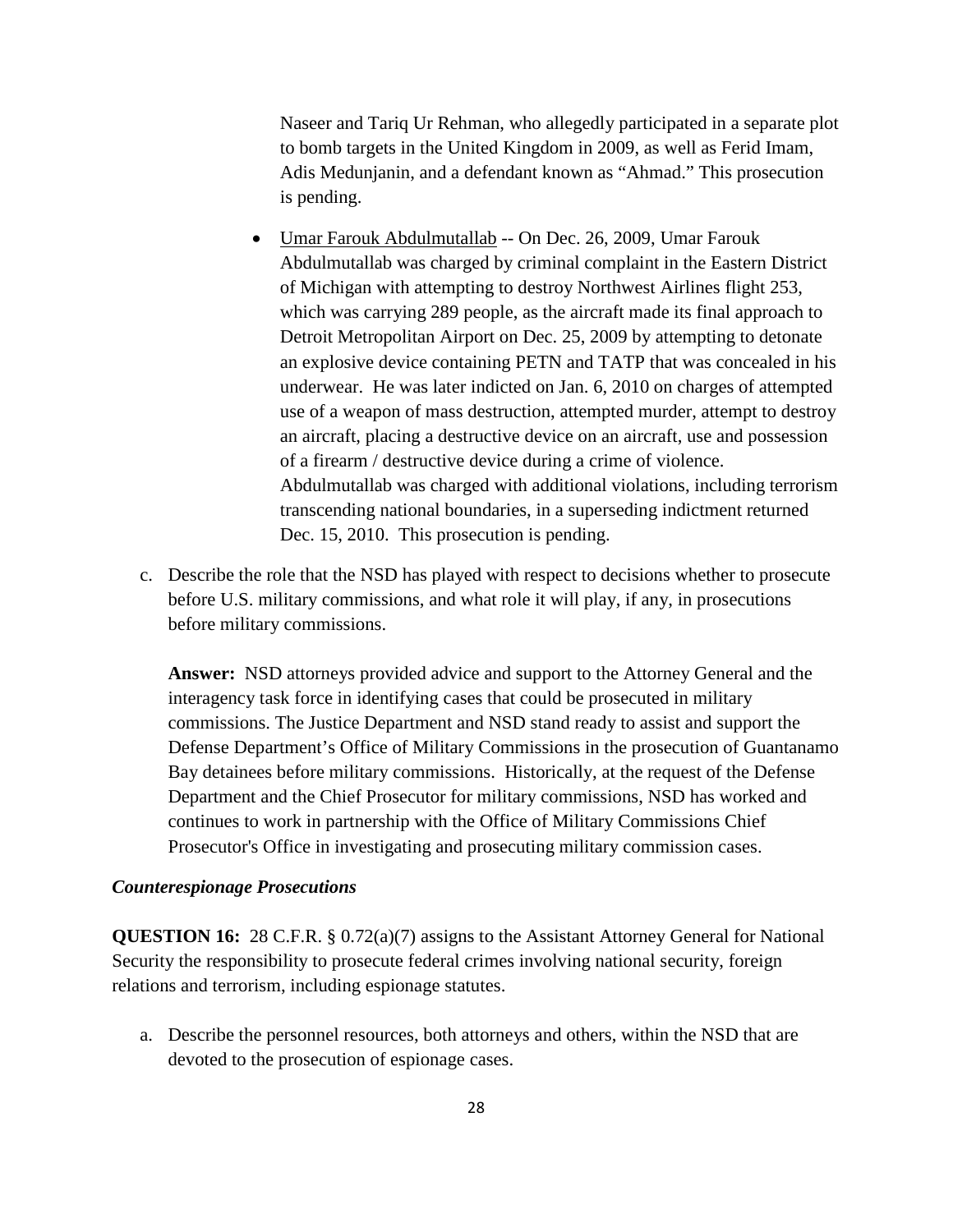**Answer:** As noted in response to question 12.a., the Counterespionage Section of the National Security Division supervises the investigation and prosecution of espionage and related statutes. I understand that currently, the Counterespionage Section is composed of 21 attorneys and 11 non-attorneys.

b. Describe the role that the NSD has played since its inception in espionage prosecutions in United States district courts and on appeal to the U.S. courts of appeals. Please provide up-to-date information on the status of major prosecutions during the last two years.

**Answer:** The NSD's Counterespionage Section supervises the investigation and prosecution of cases involving espionage and related statutes, as well as the export of military and strategic commodities and technology. The section has executive responsibility for authorizing the prosecution of cases under criminal statutes relating to espionage, sabotage, neutrality, and atomic energy. It participates in espionage prosecutions within district courts and, with assistance from NSD's appellate attorneys, before courts of appeals. It also provides legal advice to U.S. Attorney's Offices and investigative agencies on all matters within its area of responsibility, which includes 88 federal statutes affecting national security.

Below are examples of major public espionage prosecutions during the past two years. This list does not include any of the Counterespionage Section's export enforcement prosecutions.

> • Noshir Gowadia – On Jan. 24, 2011, a federal judge in the District of Hawaii sentenced Noshir Gowadia to 32 years in prison for communicating classified national defense information to the People's Republic of China (PRC), illegally exporting military technical data, as well as money laundering, filing false tax returns and other offenses. On Aug. 9, 2010, a federal jury found Gowadia guilty of 14 criminal violations, including five criminal offenses relating to his design for the PRC of a low-signature cruise missile exhaust system capable of rendering a PRC cruise missile resistant to detection by infrared missiles, as well as three counts of illegally communicating classified information regarding lock-on range for infrared missiles against the U.S. B-2 bomber to persons not authorized to receive such information. Gowadia was also convicted of unlawfully exporting classified information about the B-2, illegally retaining information related to U.S. national defense at his home, money laundering and filing false tax returns for the years 2001 and 2002.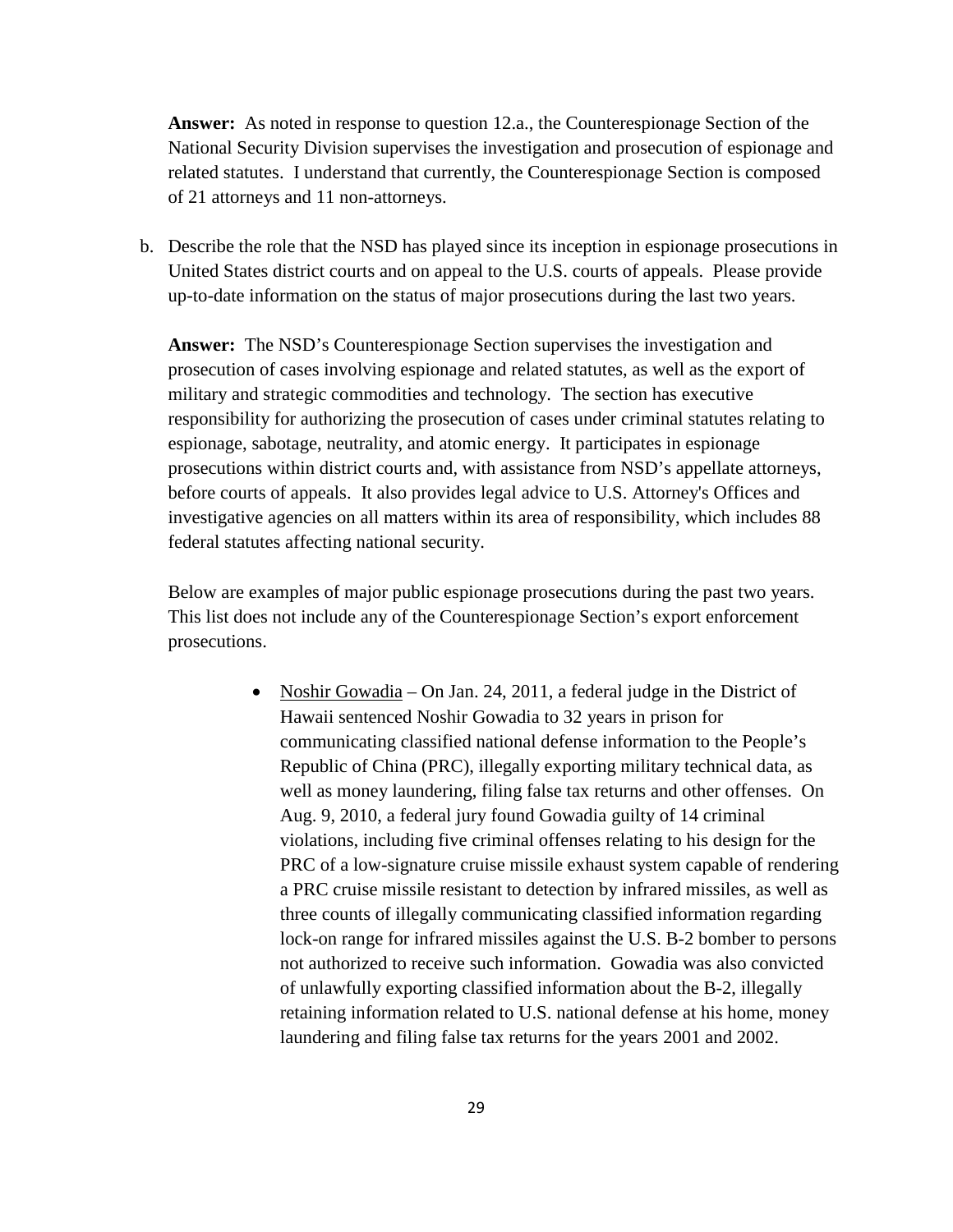- Glenn Shriver On Jan. 21, 2011, Glenn Duffie Shriver was sentenced to 48 months in prison after pleading guilty on Oct. 22, 2010 in the Eastern District of Virginia to a one-count criminal information charging him with conspiracy to transmit national defense information to a person not entitled to it, namely intelligence officers of the People's Republic of China (PRC). According to a statement of facts, Shriver lived in the PRC both as an undergraduate student and after graduation. While living in China in October 2004, Shriver developed a relationship with three individuals whom he came to learn were PRC intelligence officers. At the request of these agents, Shriver agreed to return to the United States and apply for positions in U.S. intelligence agencies or law enforcement organizations that would afford him access to classified national defense information, which he would then transmit to the PRC officers in return for cash.
- Harold & Nathaniel Nicholson On Jan. 18, 2011, Harold James Nicholson was sentenced to eight years in prison after pleading guilty on Nov. 8, 2010, in the District of Oregon to conspiracy to act as an agent of a foreign government and conspiracy to commit international money laundering. Nicholson, a former CIA employee, has been serving a 283 month sentence at the Federal Correctional Institution (FCI) in Sheridan, Oregon, for a 1997 conviction of conspiracy to commit espionage. The judge ordered him to serve the eight year prison sentence consecutive to the current sentence he is already serving. Harold Nicholson admitted that from 2006 to December 2008, with the assistance of his son, Nathaniel, he acted on behalf of the Russian Federation, passed information to the Russian Federation, and received cash proceeds for his past espionage activities while in prison. On Aug. 27, 2009, Nathaniel Nicholson pleaded guilty to conspiracy to act as an agent of the Russian government and conspiracy to commit money laundering.
- Leonardo & Marjorie Mascheroni On Sept. 17, 2010, in the District of New Mexico, Dr. Pedro Leonardo Mascheroni and his wife, Marjorie Roxby Mascheroni, both former employees of Los Alamos National Laboratory, were arrested on charges of communicating classified nuclear weapons data to a person they believed to be a Venezuelan government official and conspiracy to participate in the development of an atomic weapon for Venezuela. The indictment charges the Mascheronis with conspiracy to communicate and communicating Restricted Data;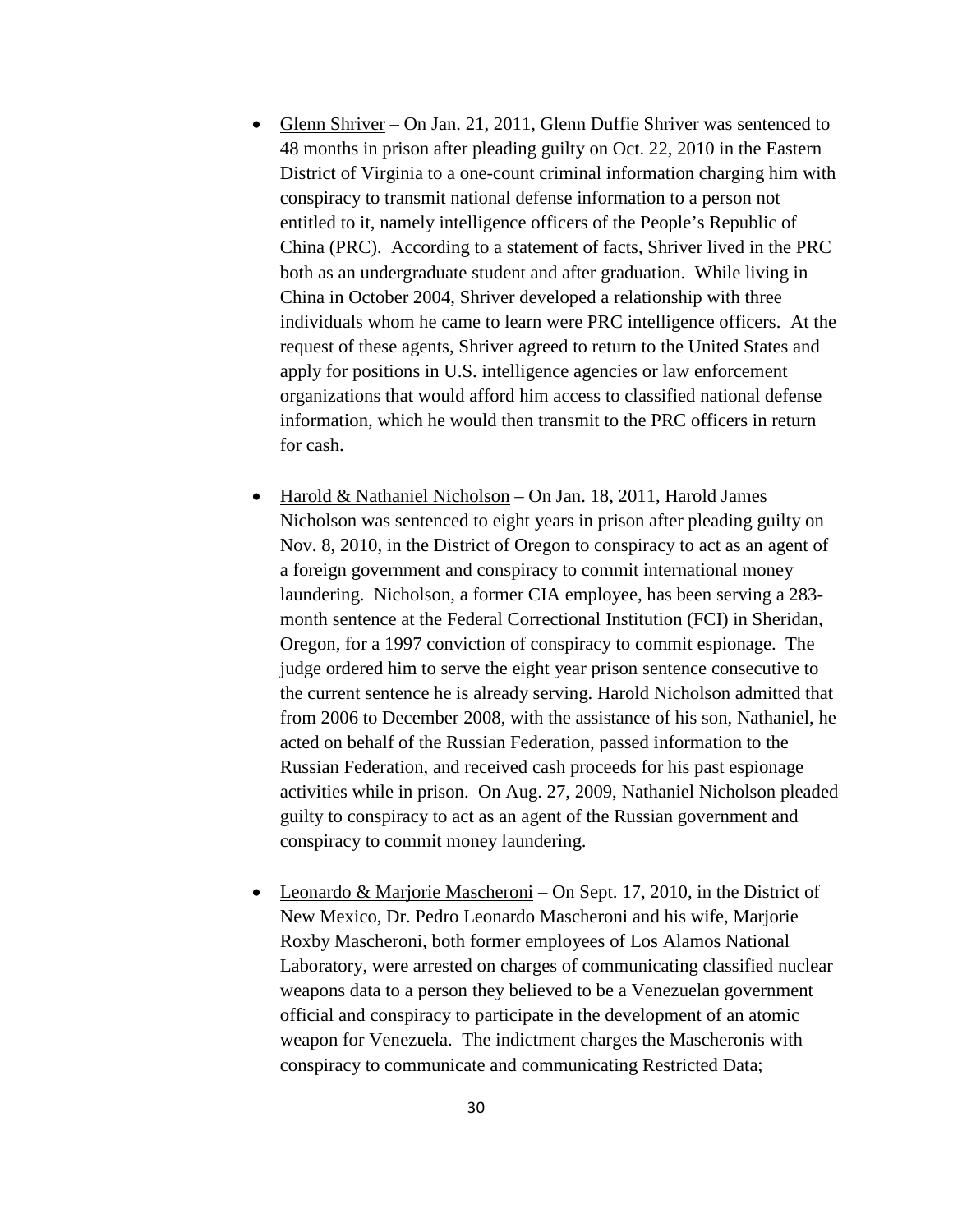conspiracy to and attempting to participate in the development of an atomic weapon; conspiracy to convey and conveying records and things of value of the United States; as well as making false statements. The charges stem from Dr. Mascheroni's alleged discussions with an undercover FBI agent posing as a Venezuelan government official, during which Dr. Mascheroni allegedlu presented his plan for helping Venezuela develop nuclear weapons. No classified information was sought by or passed to the government of Venezuela in the case, nor were any Venezuelan government officials charged with any crimes in the case. The prosecution remains pending.

- Walter and Gwendolyn Myers On July 16, 2010, Walter Kendall Myers, a former State Department official, and his wife, Gwendolyn Steingraber Myers, were sentenced to life in prison and 81 months in prison, respectively, for their roles in a nearly 30-year conspiracy to provide highly-classified U.S. national defense information to the Republic of Cuba. On Nov. 20, 2009, Kendall Meyers pleaded guilty to one count of conspiracy to commit espionage and two counts of wire fraud, while his wife pleaded guilty to one count of conspiracy to gather and transmit national defense information. In 1979, a Cuban intelligence officer recruited both of them to be Cuban agents, a role in which they served for the next 30 years. In April 2009, the FBI launched an undercover operation against the pair, during which the Myerses made a series of statements about their past activities on behalf of Cuban intelligence, which the FBI was able to corroborate through other evidence gathered in the investigation, resulting in their arrest in June 2009.
- Russian "Illegals" Case -- On June 28, 2010, eight Russian nationals were arrested for carrying out long-term, "deep-cover" assignments in the United States on behalf of the Russian Federation, and two additional defendants were also arrested for participating in the same Russian intelligence program in the United States. In total, eleven defendants, including the 10 arrested, were charged in the Southern District of New York with conspiring to act as unlawful agents of the Russian Federation within the United States. Nine of the defendants were also charged with conspiracy to commit money laundering. The arrests were the result of a multi-year investigation of a network of U.S.-based agents of the foreign intelligence organ of the Russian Federation (known as the "SVR"). The targets of the probe included covert SVR agents who assumed false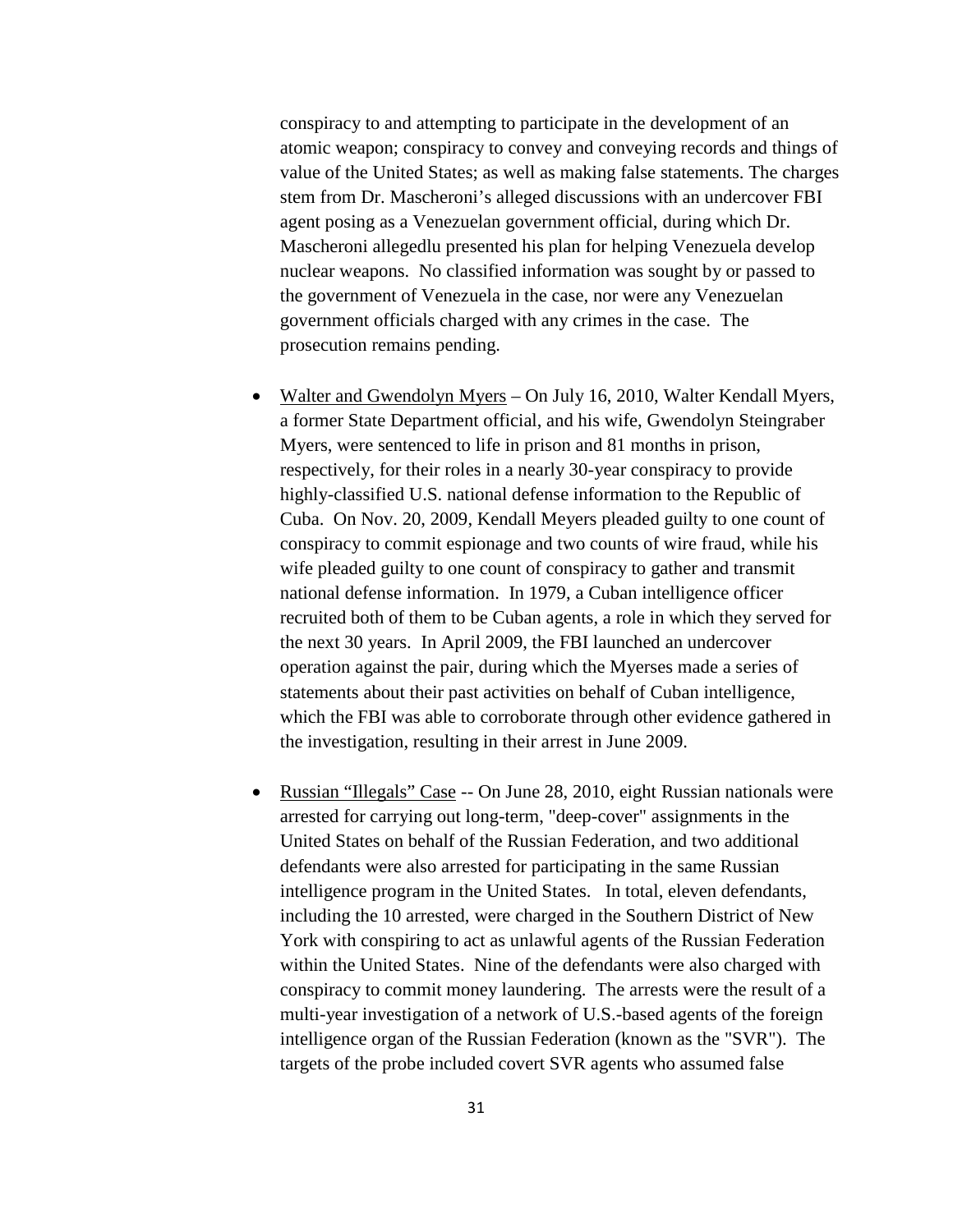identities and lived in America on long-term, deep-cover assignments. These secret agents, commonly known as "illegals" in the intelligence community, worked to hide all connections between themselves and Russia, even as they acted at the direction of the SVR. The "illegals" network in America served one primary, long term goal: to become sufficiently "Americanized" such that they could gather information about the United States for Russia, and could successfully recruit sources who were in, or were able to infiltrate, U.S. policy-making circles. On July 8, 2010, all of the arrested defendants pleaded guilty to conspiring to serve as secret agents of the Russian Federation within the United States and agreed to be immediately removed from the United States. All of them were required to disclose their true identities in court and to forfeit certain assets attributable to the criminal offenses. The United States subsequently transferred these individuals to the custody of the Russian Federation. In exchange, the Russian Federation released to U.S custody four individuals who had been incarcerated in Russia for alleged contact with Western intelligence agencies

- David Nozette On Oct. 19, 2009, David Nozette, a Maryland scientist who once worked in varying capacities for the Department of Energy, Department of Defense and the National Aeronautics and Space Administration, was charged with attempted espionage for attempting to deliver classified national defense information to an individual Nozette believed to be an Israeli intelligence officer, but who was, in fact, an undercover employee of the FBI. On March 17, 2010, a superseding indictment was returned containing an additional count, charging Nozette with attempting to deliver to a foreign government (Israel) documents and information relating to the national defense of the United States, specifically classified information on a U.S. Navy system that involved satellite information. The indictment does not allege that the government of Israel or anyone acting on its behalf committed any offense under U.S. laws in this case. This prosecution remains pending.
- James Fondren On Sept. 25, 2009, James Wilbur Fondren Jr., a Pentagon official who served as the Deputy Director of the Washington Liaison Office, U.S. Pacific Command, was convicted in the Eastern District of Virginia on one charge of unlawfully communicating classified information to an agent of the People's Republic of China (PRC) and two counts of making false statements to the FBI. From November 2004 to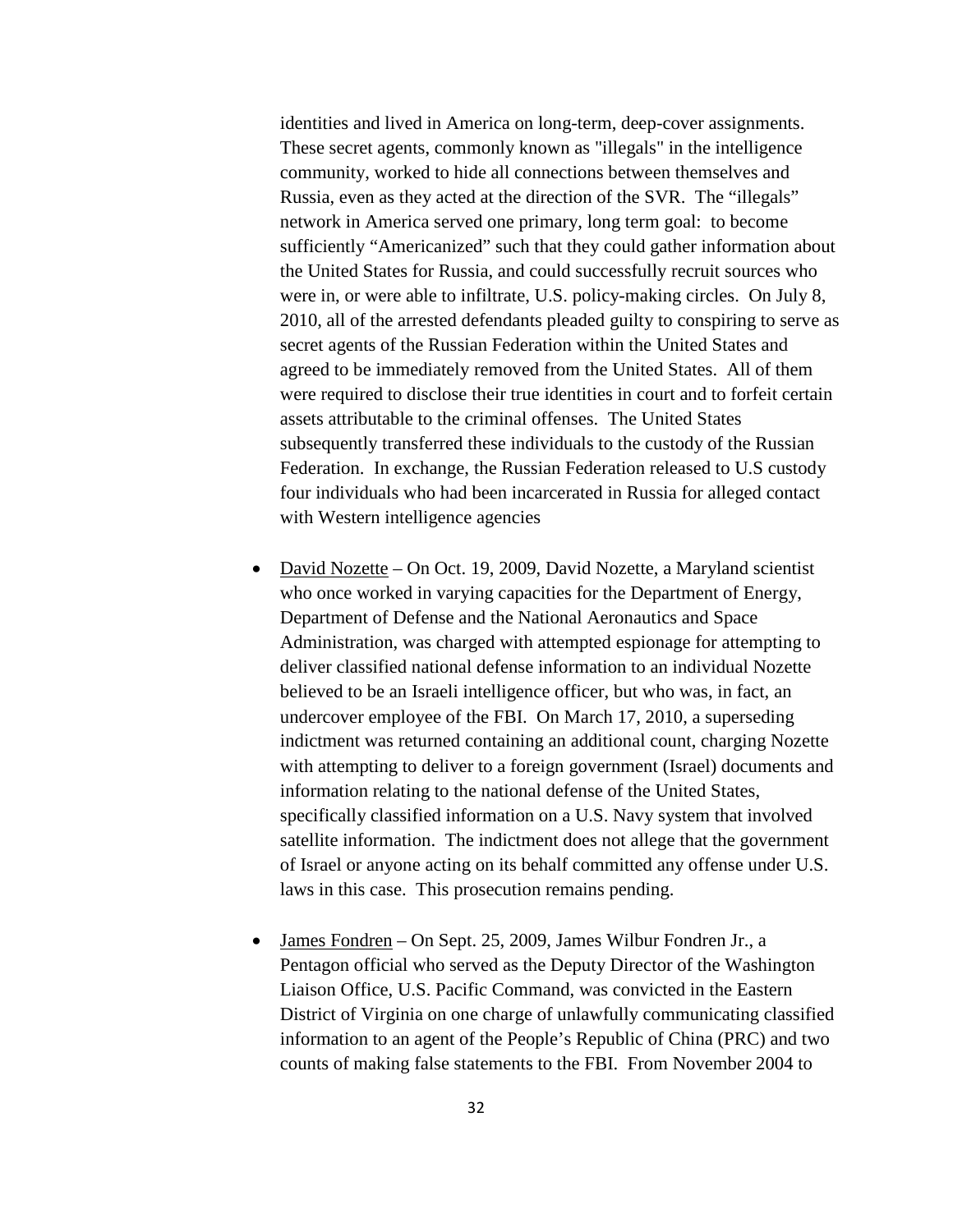February 2008, Fondren provided certain classified Defense Department documents and other information to Tai Shen Kuo, an agent of the PRC, who he was aware maintained a close relationship with an official of the PRC. Fondren provided classified information via "opinion papers" that he sold to Kuo. Fondren also provided Kuo with sensitive, but unclassified Defense Department publications. On Jan. 22, 2010, Fondren was sentenced to 36 months in prison, followed by two years of supervised release.

# *OLC Opinions on Matters within Responsibility of the National Security Division*

**QUESTION 17:** With respect to opinions of the Office of Legal Counsel (OLC) on matters within or related to the responsibilities of the NSD, or if preceding the establishment of the Division were related to such matters as electronic surveillance, physical searches, or other methods of national security investigations that would now be of interest to the Division, will you, if confirmed, undertake to do the following:

- a. Provide to the Committee a comprehensive list and description of OLC opinions on these subjects for opinions that remain OLC precedent or are of significant historical value in understanding the development of the Government's legal theories in support of the matters addressed in the opinions.
- b. Provide to the Committee copies of those opinions, for handling in accordance with their classification, which are identified by or on behalf of the Committee as useful to it in the performance of its legislative and oversight responsibilities.
- c. Promptly update the list and description as new opinions are issued with respect to the legal basis for intelligence activities or covert actions and provide such new opinions to the Committee on request.
- d. If your answer to any part of Question 17 is no, or is qualified, please describe the basis, if any, for the Department to decline to provide information or material requested by the Committee under sections 502 or 503 of the National Security Act of 1947 for the purpose of being fully and currently informed about the legal basis for intelligence activities or covert actions, including the level of authorization in the Executive Branch required for any such refusal.

**Answer:** I appreciate the importance of the Committee's oversight role and its interest in the legal basis for intelligence activities or covert actions. However, as a nominee, I am not in a position to offer commitments as to how the Department may respond to particular document requests. I understand, however, that in order for the Committee to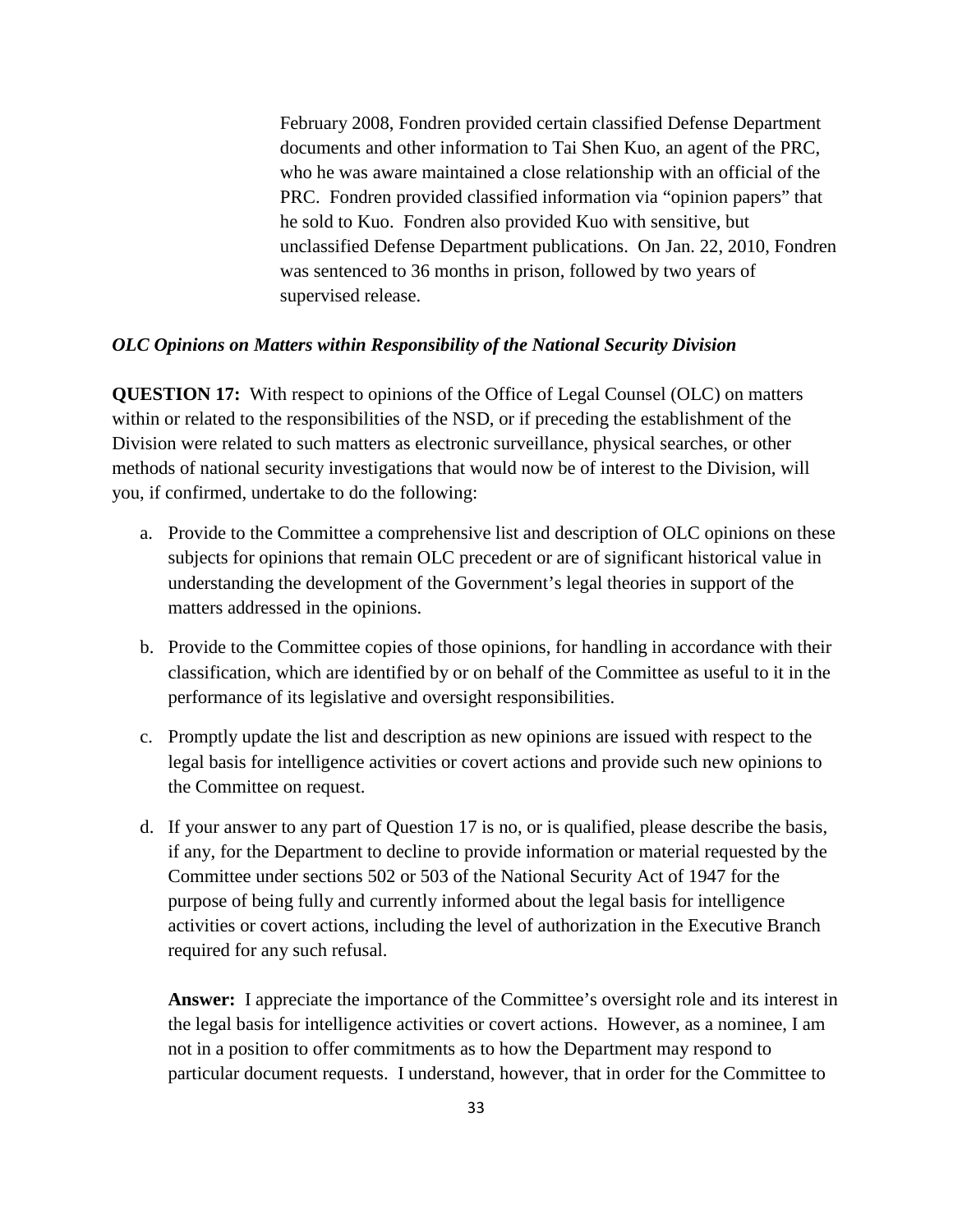perform its oversight function it is important for it to receive information on the legal basis for intelligence activities or covert action. I further understand that the intelligence agencies provide that information to the Committees. The Attorney General has the responsibility, like all department heads, for ensuring that the Intelligence Community elements within his department fulfill this obligation. If confirmed, I would work to cooperate with the committee and to accommodate its legitimate oversight needs.

# *State Secrets*

**QUESTION 18:** The Attorney General's September 23, 2009 memorandum on state secrets states: "The Department will provide periodic reports to appropriate oversight committees of Congress with respect to all cases in which the Department invokes the privilege on behalf of departments or agencies in litigation, explaining the basis for invoking the privilege."

a. Have you worked directly on the formulation or implementation of the policies set forth in the Attorney General's memorandum? If so, please describe.

**Answer:** As Associate Deputy Attorney General I participated in the review of the then pending litigation in which the Department had asserted the State Secrets privilege on behalf of client agencies and in the formulation of Attorney General's policy announced in September 2009. I have provided advice and recommendations to the Deputy Attorney General on the implementation of that policy.

b. Has the Department implemented the commitment of the Attorney General to provide the reports promised in the Attorney General's memorandum? If so, or if not, please describe.

**Answer:** Yes. I understand that by letter of April 29, 2011, the Department provided to Chairman Feinstein and Vice Chairman Chambliss the Department's first periodic report regarding the Department's application of new procedures and standards governing the assertion of the state secrets privilege in litigation.

c. Has the Department declined, or failed to respond to, requests by the Committee for classified declarations filed by the heads of elements of the Intelligence Community in support of the assertion of the state secrets privilege in matters relating to intelligence activities or covert actions? If so, please describe the legal basis, if any, for not providing to the Committee those declarations, including the level of authorization in the Executive Branch required for any such refusal.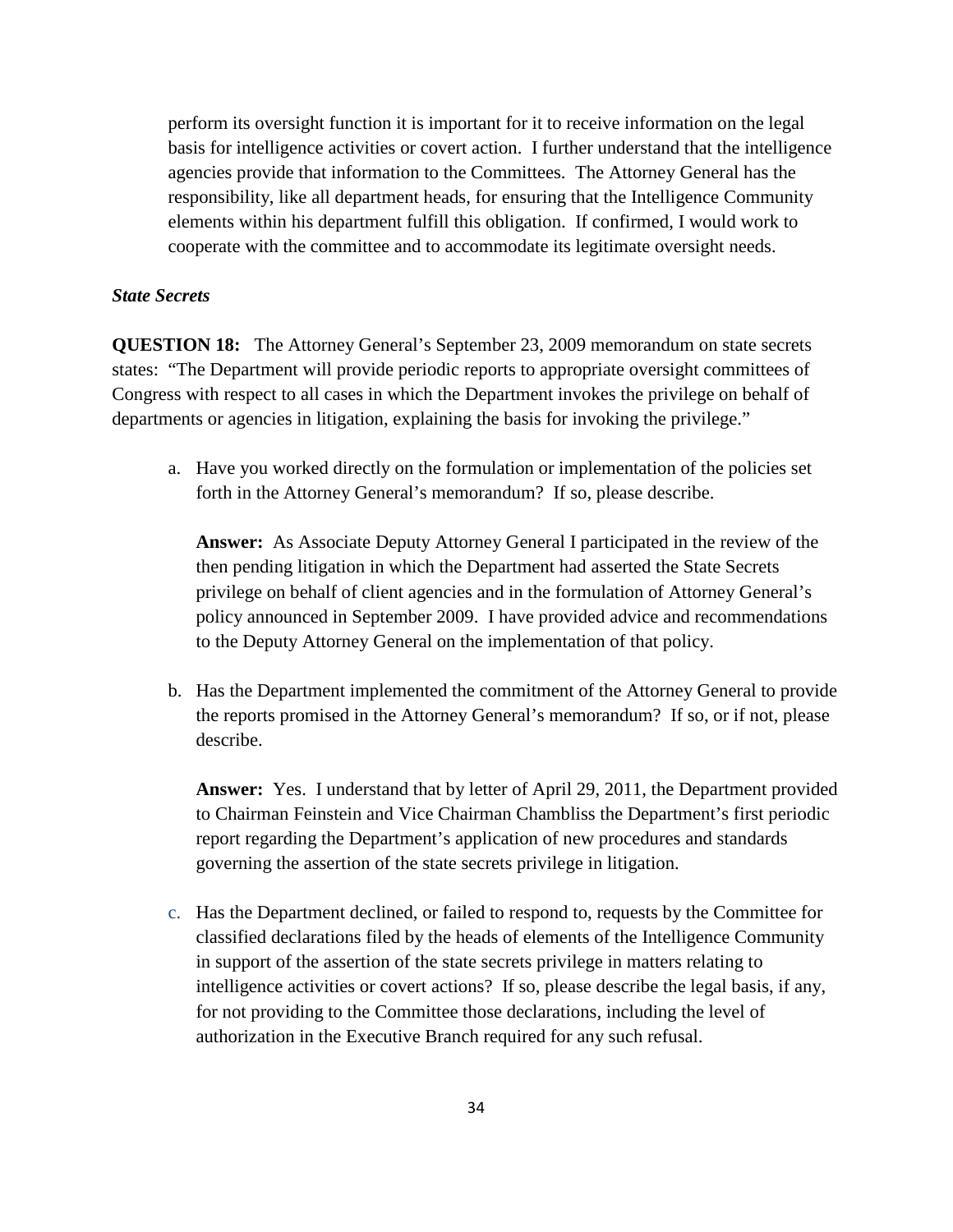**Answer:** In an April 29, 2011, letter to Chairman Feinstein and Vice Chairman Chambliss, the Department indicated that it does not object to the relevant agencies providing the declaration in the Al-Aulaqi matter, in which the judgment is final. The letter also notes that intelligence officials have made the Committee aware of the classified facts underlying the assertion of the privilege in the Shubert matter and that the Office of the Director of National Intelligence and the National Security Agency are prepared to brief the Committee regarding the substance of the classified submissions in that matter.

## *Requests for Certain Documents*

**QUESTION 19:** In responding to the following, please review the August 3, September 29, October 5, November 19, and December 9, 2010, correspondence with the Department of Justice regarding requests for certain documents relating to the work of the Guantanamo Bay Detainee Review Task Force, including any September 2009 Attorney General memorandum or other guidance or recommendations related to the Task Force process, the unredacted recommendations contained in the Task Force assessments of each Guantanamo detainee, and a list of the 92 detainees approved for transfer as of August 28, 2009.

a. Did the Attorney General provide in or about September 2009 any guidance or recommendations in any form to Executive Branch officials or employees, whether in or outside of the Department of Justice, on any presumption that should be applied in favor of transferring or releasing a certain category of detainees? If so, will the Department now provide those documents to the Committee?

**Answer:** I appreciate the importance of the Committee's oversight role and its interest in the legal basis for intelligence activities or covert actions. However, as a nominee, I am not in a position to speak for the Department in regard to these matters. I understand, however that they are under active consideration within the Department.

b. Will the Department now provide the unredacted recommendations contained in the Task Force assessments of each Guantanamo detainee and the list of the 92 detainees approved for transfer as of August 28, 2009 that were requested in the referenced correspondence?

**Answer:** As a nominee, I am not in a position to speak for the Department in regard to these matters. However, I am aware that they are under active consideration within the Department and that there is an ongoing effort to accommodate the Committee's legitimate oversight interests. If I am confirmed, I would look forward to working with the Committee to help ensure that such requests receive prompt and respectful consideration.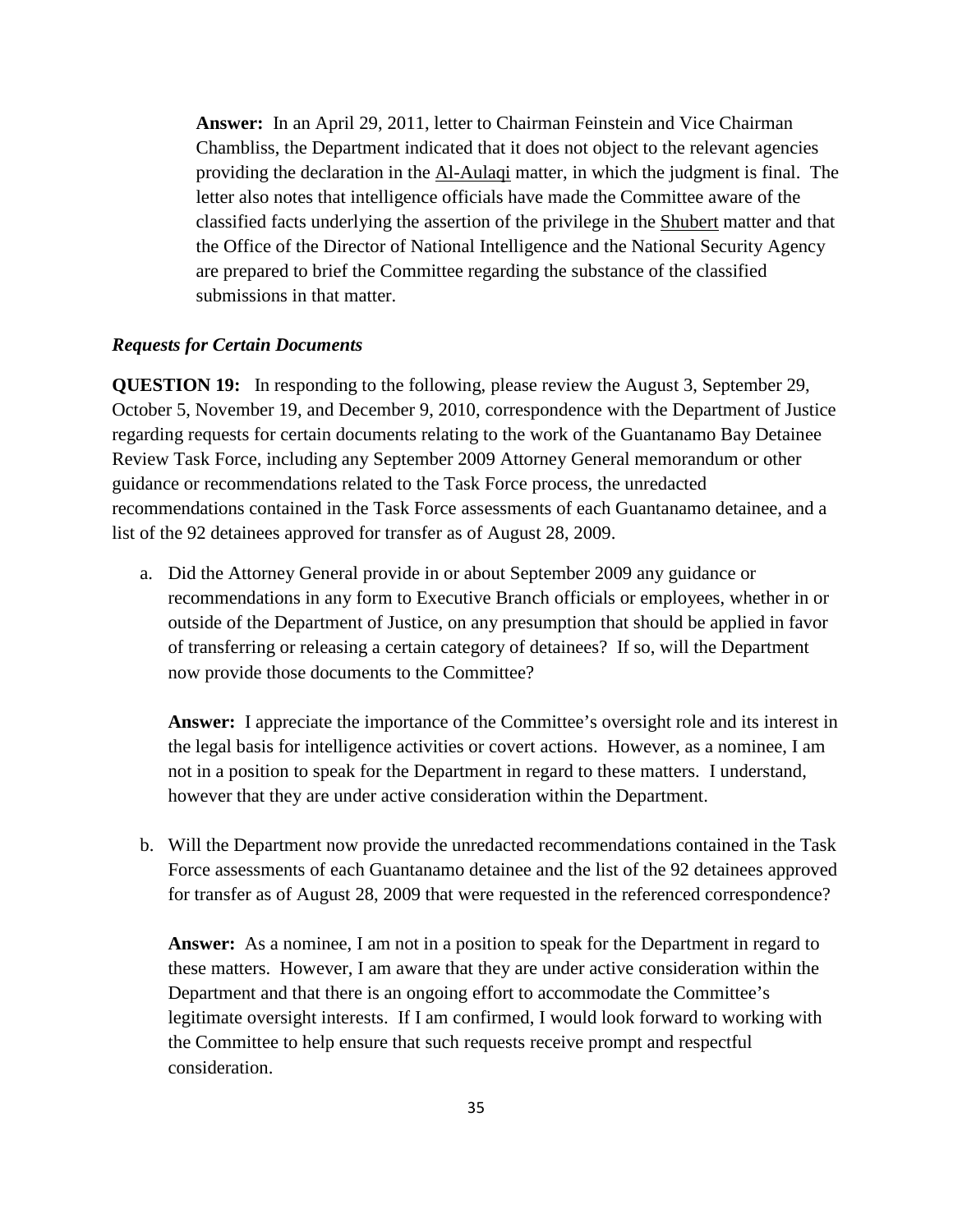c. If the Department is declining to provide these requested documents to the Committee, please describe the specific factual and legal basis for not doing so. Also, please state whether you concur in that decision and your rationale.

**Answer:** I appreciate the Committee's interest in the requested materials and understand the Department is engaged in a process with the Committee to try to accommodate the Committee's requests. I understand the Committee's interest in this issue and its legitimate oversight concerns with how the Executive Branch exercises its national security authorities. If I am confirmed, I will work with others in the Department and the Committee to accommodate its legitimate oversight needs.

d. Do you believe that the "deliberative process" privilege allows the Department to withhold the documents and information requested by the referenced correspondence? If so, please describe the specific factual and legal basis for this assertion.

**Answer:** I have not undertaken a legal analysis of the documents requested in the referenced correspondence to determine the application of any privileges. As a general matter, I understand that concerns are sometimes raised about the exposure of internal deliberations outside the Executive Branch for fear that it will chill the exchange of candid advice and recommendations. Based on my years of work in the Department, I understand that Congress, and in particular the Intelligence Committees, play an important role in promoting accountability with regard to the Executive's intelligence activities. If I am confirmed, I will work with the Committee to facilitate cooperation with the oversight process.

## *Professional Experience*

**QUESTION 20:** For each of the following, describe specifically how your experiences will enable you to serve effectively as the Assistant Attorney General for National Security. Include within each response a description of issues relating to the NSD that you can identify based on those experiences.

a. Principal Associate Deputy Attorney General and Associate Deputy Attorney General, Department of Justice;

**Answer:** In the Deputy Attorney General's Office, I have helped to supervise the national security functions of the Department, including the National Security Division (NSD), United States Attorneys Offices, the FBI and components of the Drug Enforcement Administration. I have assisted the Deputy Attorney General in the oversight and management of counterterrorism and espionage prosecutions, the litigation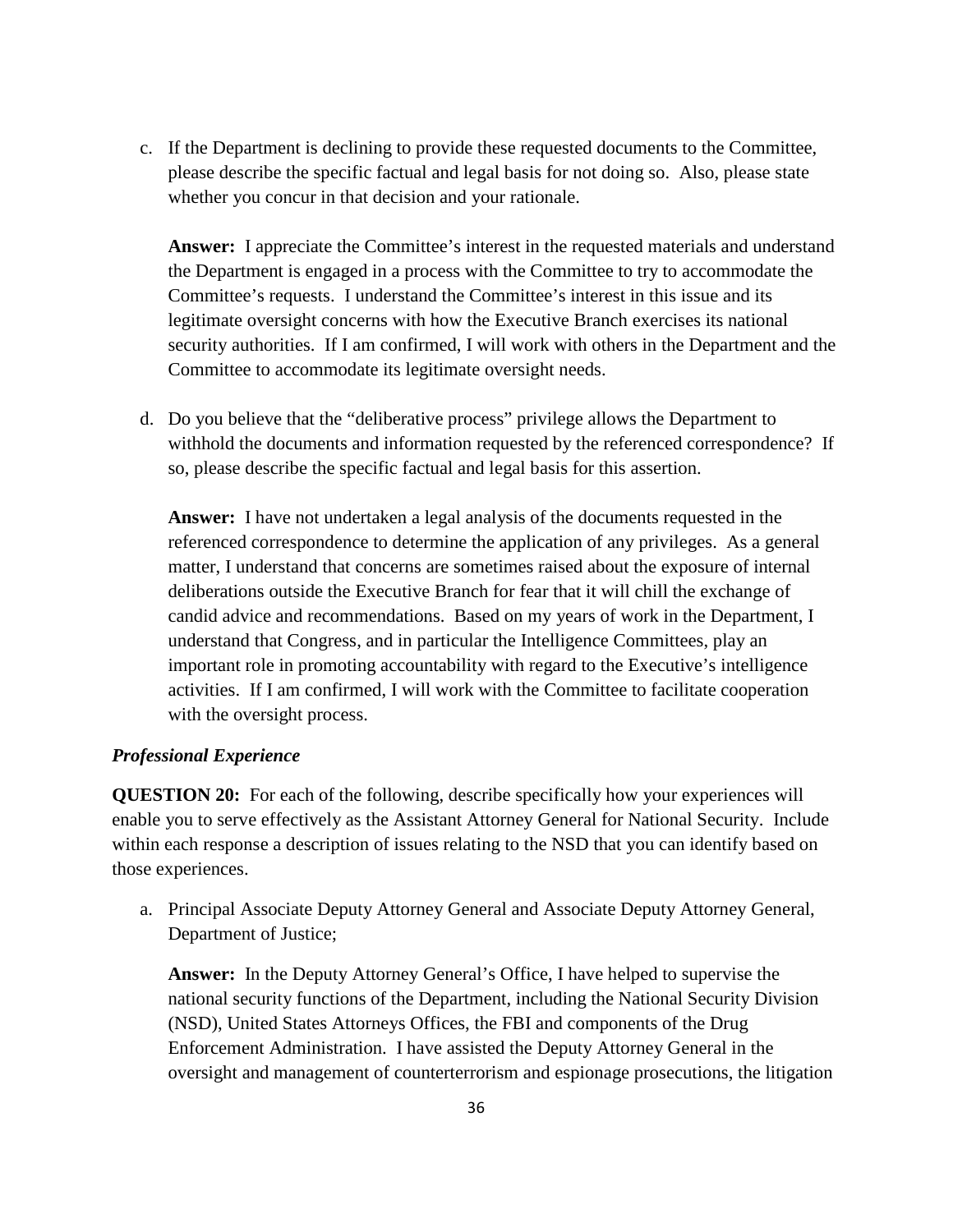before the Foreign Intelligence Surveillance Court and approval of certain functions and exemptions under Attorney General Guidelines.

I have worked with partners in the Intelligence Community and in the interagency process and have developed an understanding of the national security architecture of the federal government. In my career working with agents, analysts and lawyers across the government I have developed an appreciation of the challenges confronting national security professionals and prosecutors as they pursue their mission of developing intelligence, sharing information, and working together to disrupt national security threats and protect the nation. As a result of all these experiences, I have gained a broader understanding of the range and complexity of national security issues confronting the Department's components and United States Attorneys Offices as well as the importance of striking the appropriate balance of Intelligence Community equities, legal requirements and prosecutorial interests.

Through my experience in the Deputy Attorney General's Office, I have developed a clear understanding of the overall mission of the National Security Division, why it was created and how its operates as to further its mission to provide one place within the Department in which national security functions are coordinated. I understand the importance of using all tools in order to combat the national security threats we face and of doing so consistent with statute, executive order, relevant regulations, and the Constitution. Drawing on my experience as a prosecutor as well as the perspective I have gained at the FBI and with the Department of Justice working on the operational aspects of national security investigations, I will exercise independent judgment in managing the Department's national security functions while ensuring that the Division's activities are properly coordinated with the nation's other national security activities when appropriate. I will do the same in providing advice to and advancing partnerships with the Division's partners within the Intelligence Community and in working cooperatively with congressional oversight committees.

b. Chief of Staff to the Director, Federal Bureau of Investigation;

**Answer:** At the FBI, I provided advice and guidance to Director Mueller on a range of national security matters and worked with the FBI's leadership team to develop the FBI's National Security Branch and to further the integration of intelligence across all facets of that organization. I helped manage the Bureau's national security assets and worked to advance the FBI's transformation from a law enforcement agency to a national security organization focused on preventing terrorist attacks. Among other things, I gained an understanding of and appreciation for the FBI's national security program and operations, the Bureau's role as an element of the Intelligence Community, and the importance of FISA as an intelligence collection tool from which the whole Intelligence Community